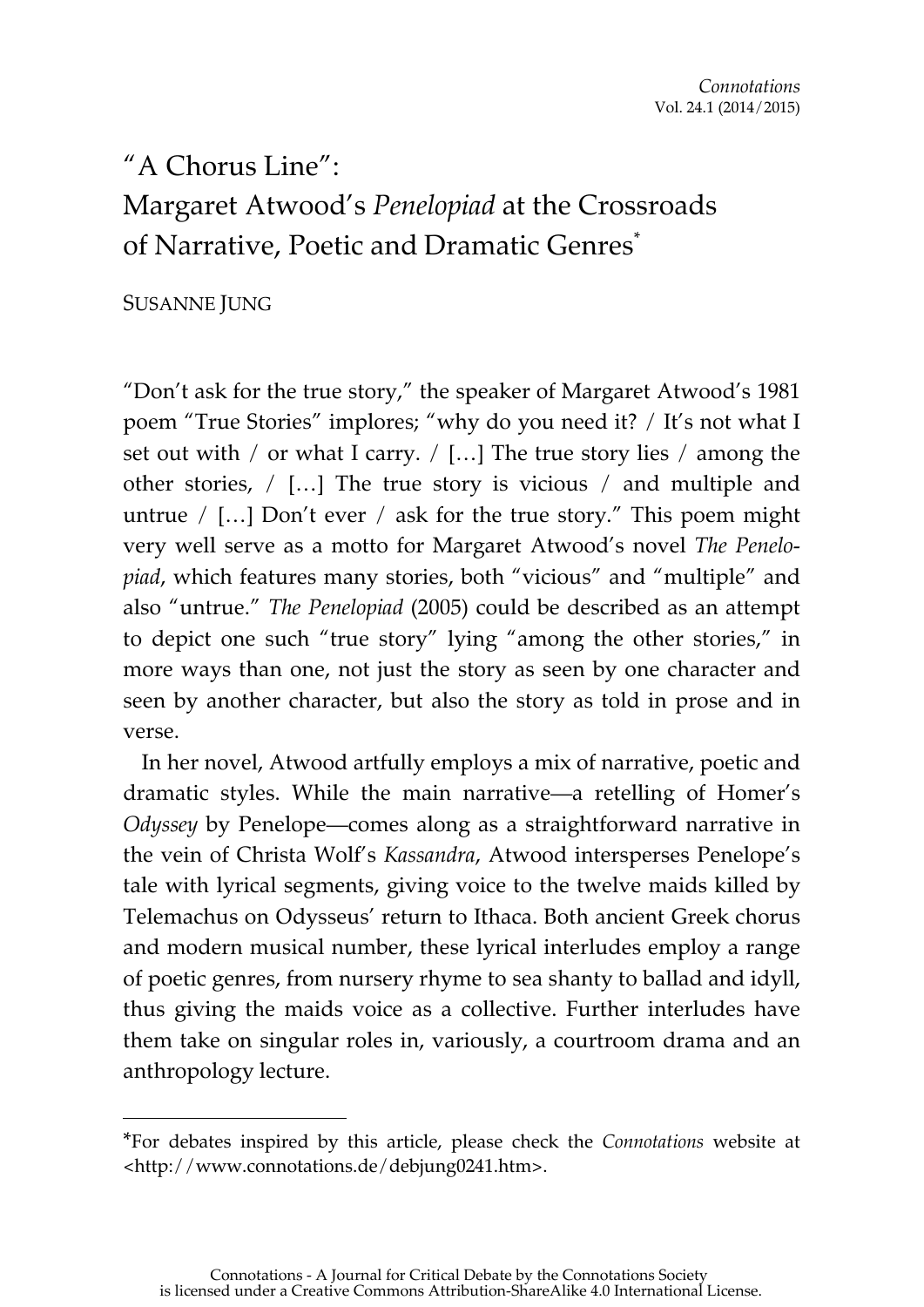This paper is going to investigate the various forms and functions of Atwood's poetic insertions into her narrative text.<sup>1</sup> Incidentally, Atwood's *Penelopiad* is quite literally situated at a crossroads of genres, as Atwood herself turned her novel into a play. Differences between the novel and play version of *The Penelopiad* as regards the lyrical interludes will therefore also be discussed. I will argue that the interludes serve as a performative enactment of the silenced female voices of the *Odyssey*. They may furthermore serve as a pointer, an invitation extended to the reader to go in search of silenced voices haunting other texts of the Western literary canon.

## A Line of Echoes

Since the time of its inception, Homer's *Odyssey* has inspired many rewritings.<sup>2</sup> The most prominent among them have made Odysseus, the epic's protagonist, the centre of their work. In his seminal study *The Ulysses Theme: A Study in the Adaptability of a Traditional Hero*, W. B. Stanford identifies the complexity of the epic's protagonist with regard to his "character and exploits" as the main reason for Odysseus' enduring popularity with subsequent writers (7). Later critics, such as Edith Hall in *The Return of Ulysses: A Cultural History of Homer's Odyssey*, extend Stanford's argument by pointing towards a whole cast of characters that might attract future readers' and writers' attention, stating that "one reason for the poem's enduring popularity must be that its personnel is so varied that every ancient or modern listener, of any age, sex or status, seaman or servant, will have found someone with whom to identify"  $(4).$ <sup>3</sup>

Margaret Atwood's rewriting of Homer's *Odyssey* is then, in her own words, "an echo of an echo of an echo" (*Penelopiad: The Play* v).4 *The Penelopiad* was originally commissioned as a novel, as part of the Canongate Myths Series which saw a number of well-known authors rewrite traditional myths (Atwood, "The Myths Series" 58). Two years after the publication of the novel, *The Penelopiad: The Play* premiered in July 2007 at the Royal Shakespeare Company's Swan Theatre in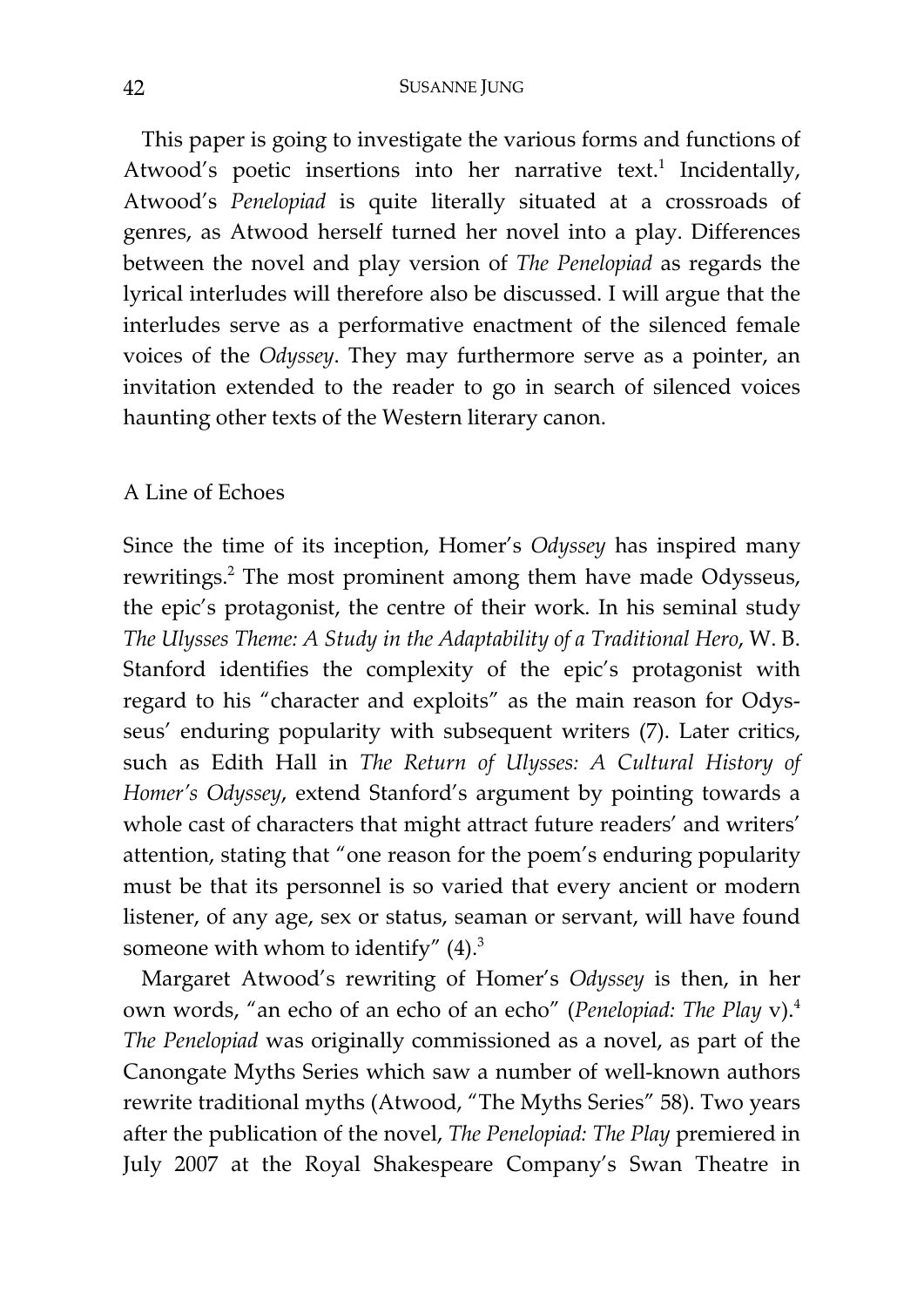Stratford-upon-Avon, a co-production with Canada's National Arts Center, and the play later transferred to Canada as well.<sup>5</sup> For her portrayal of Penelope, Margaret Atwood drew on both the *Odyssey* and other mythological sources of Greek antiquity (cf. *Penelopiad* 197- 98).<sup>6</sup> The novel consists of two intertwined narratives: in the main narrative, Penelope, speaking from the Underworld, relates her life from birth to the end of the Trojan War and, finally, Odysseus' return to Ithaca. Both her own and her husband Odysseus' afterlife in the Greek Underworld are also described. This main narrative, a prose monologue, or as Penelope herself has it, a "tale" (*Penelopiad* 4), is shadowed by the narrative of the maids, who relate their side of the story in lyrical segments interspersed throughout the main narrative. The maids speak mostly as one collective voice, mostly in verse.

Coral Ann Howells describes "Atwood's project" as a retelling of "*The Odyssey* as 'herstory' for modern readers" ("'We can't help'" 59). Significantly, "Atwood shifts the focus of *The Odyssey* away from grand narratives of war, relocating it in the micronarratives of women at home" (63). Susanna Braund notes that, by presenting the maids' story prominently alongside Penelope's story, Atwood "reminds us that the stories of myth are not in the least concerned about the ordinary people who make the lives of the kings and heroes possible and […] challenges us to reassess the consequences of the identifications we make when we read modern retellings of ancient myth" (203).

This is how Atwood herself describes her reasoning behind the unusual structural features of her novel: "The chorus of Maids is in part a tribute to the use of the chorus in Greek tragedy, in which lowly characters comment on the main action, and also to the satyr plays that accompanied tragedies, in which comic actors made fun of them. The Maids in *The Penelopiad* do such things, but also they're angry, as they still feel they have been wrongfully hanged" (*Penelopiad: The Play*  $vi$ ).<sup>7</sup> This explains very well the overall structure of the novel, which features alternating chapters of Penelope's and the maids' stories, much like in Greek tragedy episodes would alternate with choral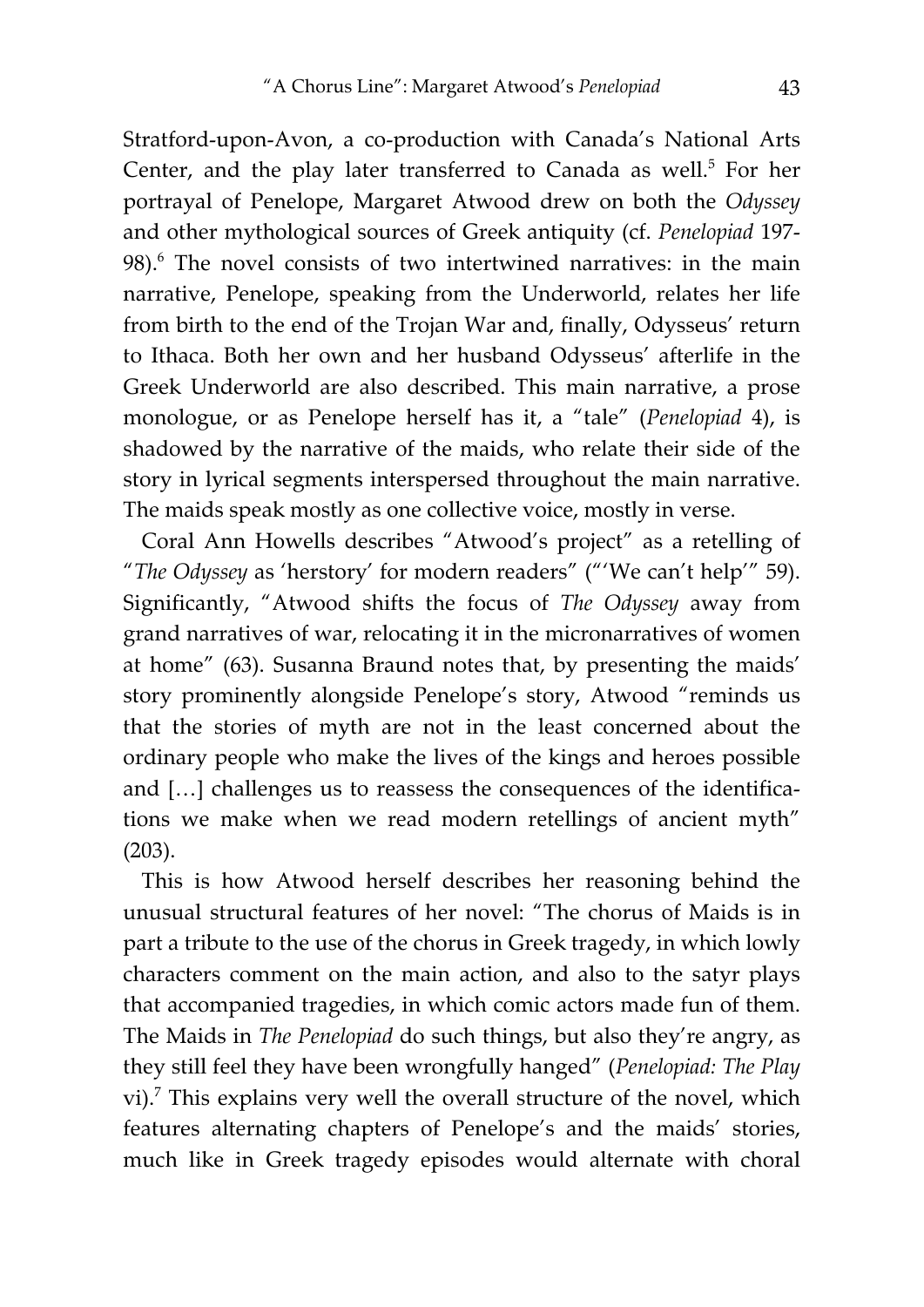dance segments. According to Brockett and Hildy, the functions of the chorus in Greek drama include among other things: setting "the mood for the play," adding "dynamic energy," "giving advice" to the characters or even serving as an "antagonist," but also, setting up an "ethical […] framework" of the events portrayed in the main action (19-20). I would argue that especially the last one applies strongly for Atwood's novel.<sup>8</sup>

So who are the twelve maids who make up this chorus in Atwood's novel? *The Penelopiad* features two epigraphs, excerpts from the *Odyssey* pertaining to Penelope and the maids. The following is the one pertaining to the maids (*Penelopiad* xiii):

… he took a cable which had seen service on a blue-bowed ship, made one end fast to a high column in the portico, and threw the other over the roundhouse, high up, so that their feet would not touch the ground. As when longwinged thrushes or doves get entangled in a snare … so the women's heads were held fast in a row, with nooses round their necks, to bring them to the most pitiable end. For a little while their feet twitched, but not for very long. (*The Odyssey*, Book 22, 470-73)

In her novel, Atwood prefaces all the chapters containing the maids' narrative with the chapter heading "The Chorus Line," which is then followed by the title of each individual chapter. I take this to be an allusion to another genre evoked by Atwood here: that of modern-day musical theatre; so the maids literally appear as chorus line girls dancing and singing in the chorus line segments of Atwood's novel. This may also be an allusion to the 1975 musical *A Chorus Line* by Marvin Hamlisch which turns the chorus line into protagonists, foregrounding what is usually backgrounded in musical theatre: the musical numbers containing dance and choral song.<sup>9</sup> And, indeed, many of the poetic forms used here by Atwood happen to be songs: the nursery rhyme, the popular tune, the sea shanty, the ballad, the love song. (Note, however, that this practice of referring to the chorus as the chorus line is not retained in the play, where the song or scene headings only feature the occasional "chorus" in front of the individual songs or scenes.) Like Hamlisch's musical, Atwood's novel and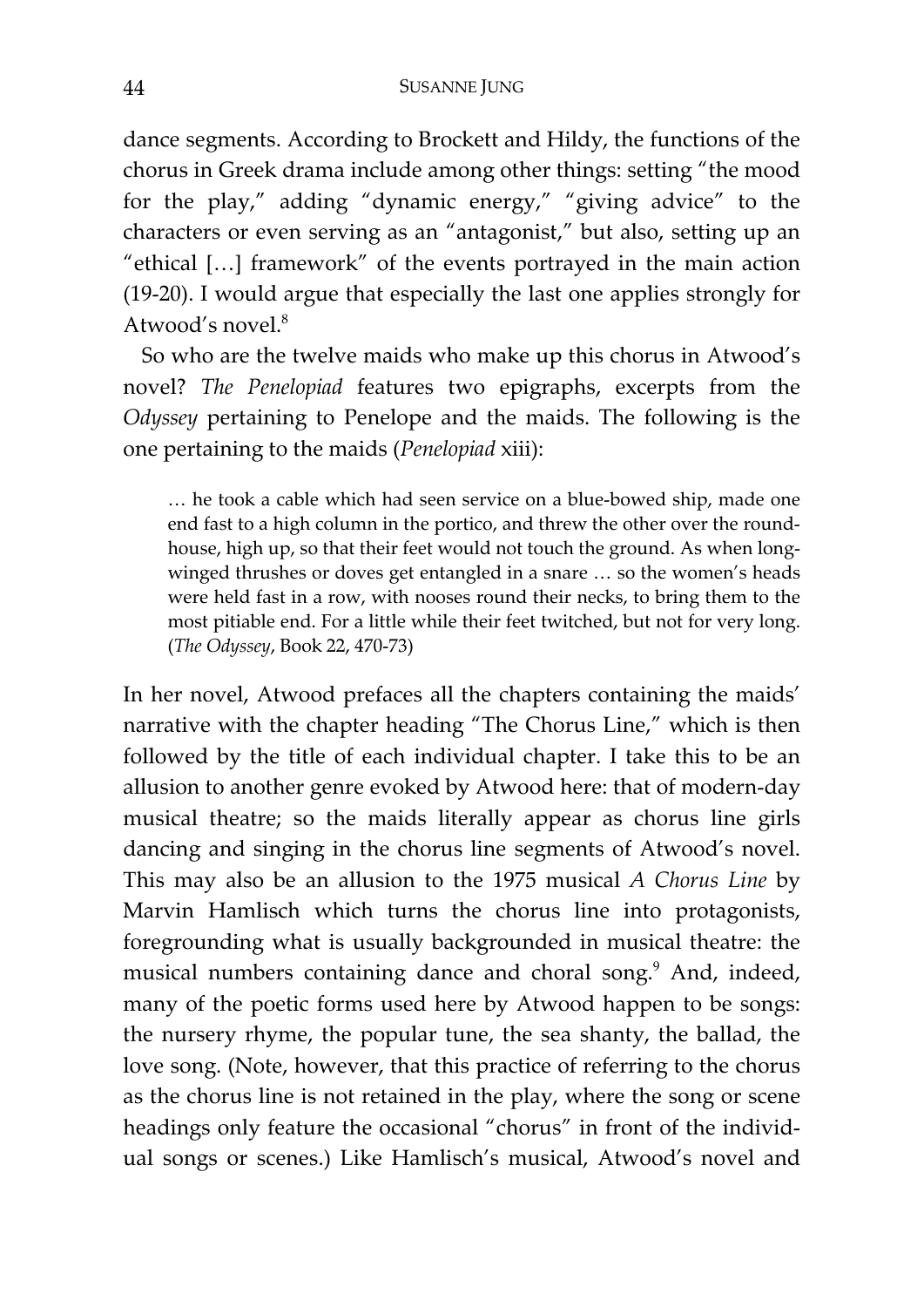play foreground previously neglected characters and storylines: it is Penelope and the maids-as-chorus-line who take centre stage in this particular rewriting of Homer's *Odyssey*.

Forms and Functions of the Lyrical Interludes

Before taking a closer look at the forms and functions of the poetic insertions in Atwood's prose narrative, I would like to give an overview of the lyrical segments in both novel and play. As can be seen from the following table, the lyrical segments of the novel are mostly integrated into the various scenes of the play. Some segments constitute whole scenes of the play; others are excluded from the final text of the play. Two additional lyrical segments are added to the play text:

| $\bf Novel^{10}$                                    |  | Play                      |
|-----------------------------------------------------|--|---------------------------|
| The Chorus Line: A Rope-Jumping Rhyme               |  | incorporated in Scene 2   |
| *Kiddie Mourn, A Lament by the Maids                |  | incorporated in Scene 4   |
| If I Was a Princess, A Popular Tune                 |  | Scene 8                   |
| The Birth of Telemachus, An Idyll                   |  | incorporated in Scene 10  |
| The Wily Sea Captain, A Sea Shanty                  |  | incorporated in Scenes 15 |
|                                                     |  | and $26$                  |
| Dreamboats, A <b>Ballad</b>                         |  | Scene 22                  |
| The Perils of Penelope, A Drama                     |  |                           |
| *An Anthropology Lecture                            |  |                           |
| <i>*The Trial of Odysseus, as Videotaped by the</i> |  | **(partly incorporated in |
| Maids                                               |  | Scene 30)                 |
| <i>*We're Walking Behind You, A Love Song</i>       |  |                           |
| Envoi                                               |  | incorporated in Scene 32  |
| new: untitled weaving song (Scene 19)               |  |                           |
| new: untitled nursery rhyme (Scene 13)              |  |                           |
|                                                     |  |                           |

(\* printed in prose)

(\*\* the invocation of the furies from the trial, printed in prose in the novel, is retained in the play, but appears in the play printed as a free verse poem)

Margaret Atwood's *Penelopiad* is thus structurally and thematically multivoiced, a polylogue offering multiple perspectives. By choosing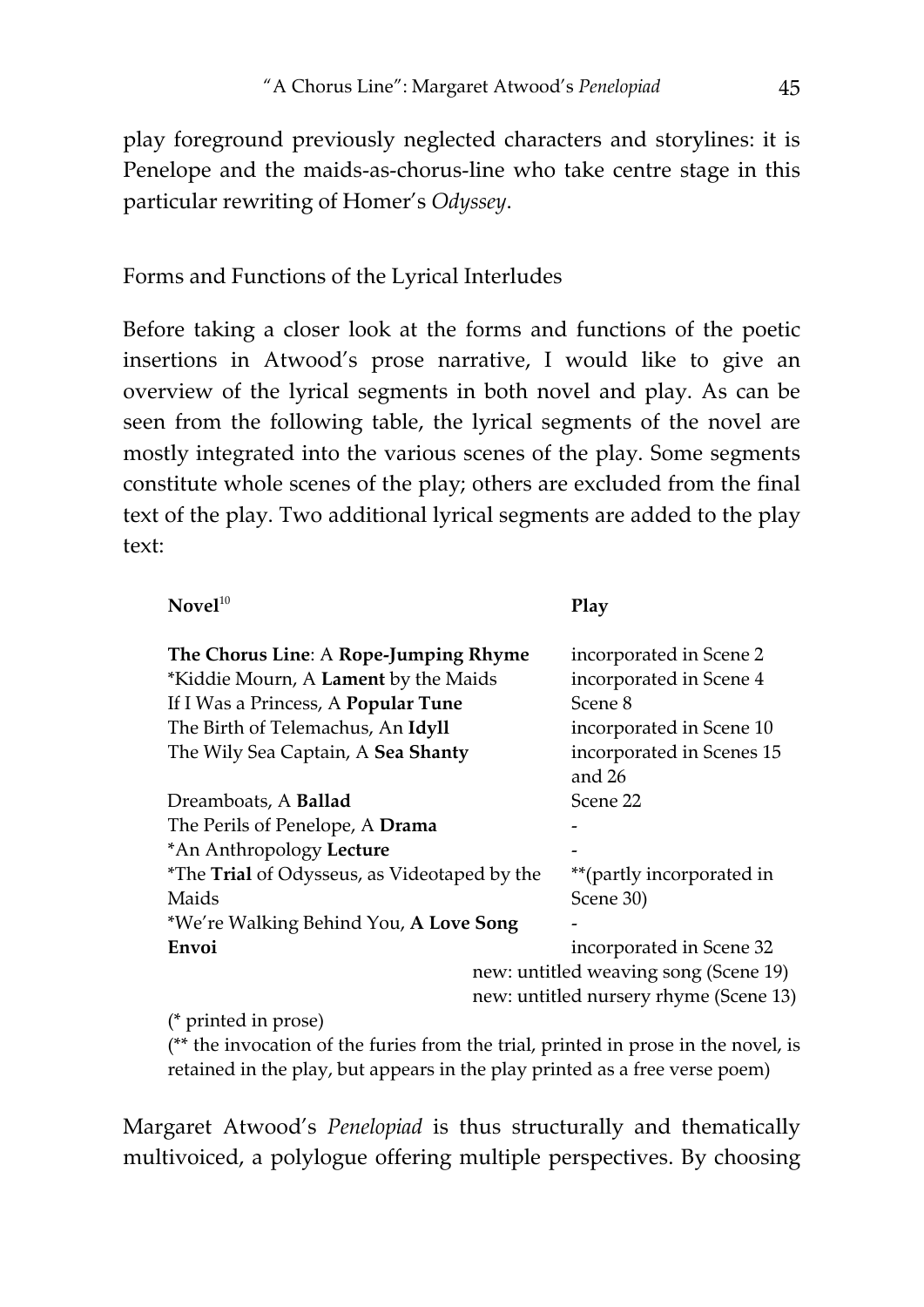to separate Penelope's first-person account from the account of the maids-as-chorus, the novel appears structurally with, on the one hand, an autodiegetic narrator (Penelope), and, on the other hand, the speaker/narrator of the interludes (the maids as chorus line). An integration of both voices into one (prose) narrative is withheld throughout the novel.

The reader first encounters the maids in chapter two, placed after the novel's opening chapter in which Penelope, speaking as her shadow self from the Underworld (*Penelopiad* 1), announces to the reader that she is now ready to tell the tale of her own life—"it's a low art: tale-telling" (3-4). The maids speak as one here.

The Chorus Line: A Rope-Jumping Rhyme

we are the maids the ones you killed the ones you failed

we danced in air our bare feet twitched it was not fair

with every goddess, queen, and bitch from there to here you scratched your itch

we did much less than what you did you judged us bad

you had the spear you had the word at your command

we scrubbed the blood of our dead paramours from floors, from chairs

from stairs, from doors, we knelt in water while you stared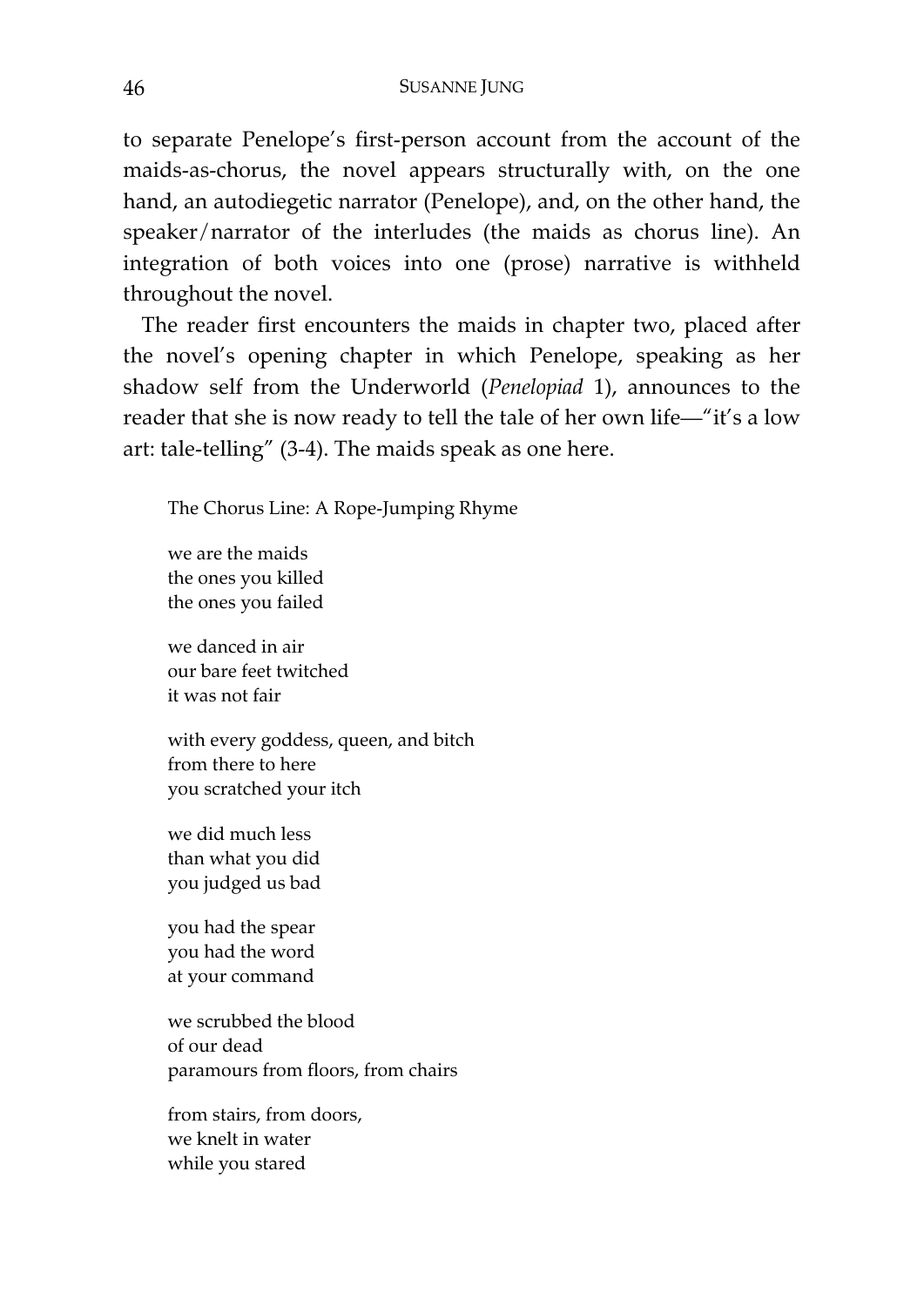at our bare feet it was not fair you licked our fear

it gave you pleasure you raised your hand you watched us fall

we danced on air the ones you failed the ones you killed (Atwood, *Penelopiad* 5-6)

The **rope-jumping rhyme** comes along as a deceptively simple iambic dimeter, with three lines to each stanza. And yet this poem is highly crafted. We find anaphora (multiple times: "the ones," and very emphatically: "you"), chiasmus ("from floors, from chairs / from stairs, from doors"), the odd rhyme ("bitch / itch"), and a striking enjambment ("dead / paramours," resulting in an emphasis on the adjective "dead"). Most striking of all, however, is the metaphor of the dying maids "dancing" at the end of another set of ropes, not the ropes used by seven-year-old girls, but the ones placed by Telemachus, noose-like, around the maids' necks in the novel's mythical intertext. Atwood takes the image of the maids' twitching feet straight out of the *Odyssey*'s Book 22, and turns it into an extended dance metaphor: "For a little while their feet twitched, but not for very long" (473). But who is the "you" here, the poem's addressee? Odysseus for sure, who "scratched [his] itch / with every goddess, queen and bitch" while the maids did "much less" in sleeping (for the most part against their will) with Penelope's suitors. But the maids address Penelope as well, who "failed" them by not coming clean with Odysseus in time about her role in instructing the maids to behave the way they did. Atwood is rewriting Homer here, giving more agency to Penelope in the story of her long wait for Odysseus' return. The dance metaphor is a grotesque one, and it is among other things this image, the image of the hanged maids, which compelled Margaret Atwood to set out on the task of rewriting this particular myth in the first place: "I've always been haunted by the hanged maids," she says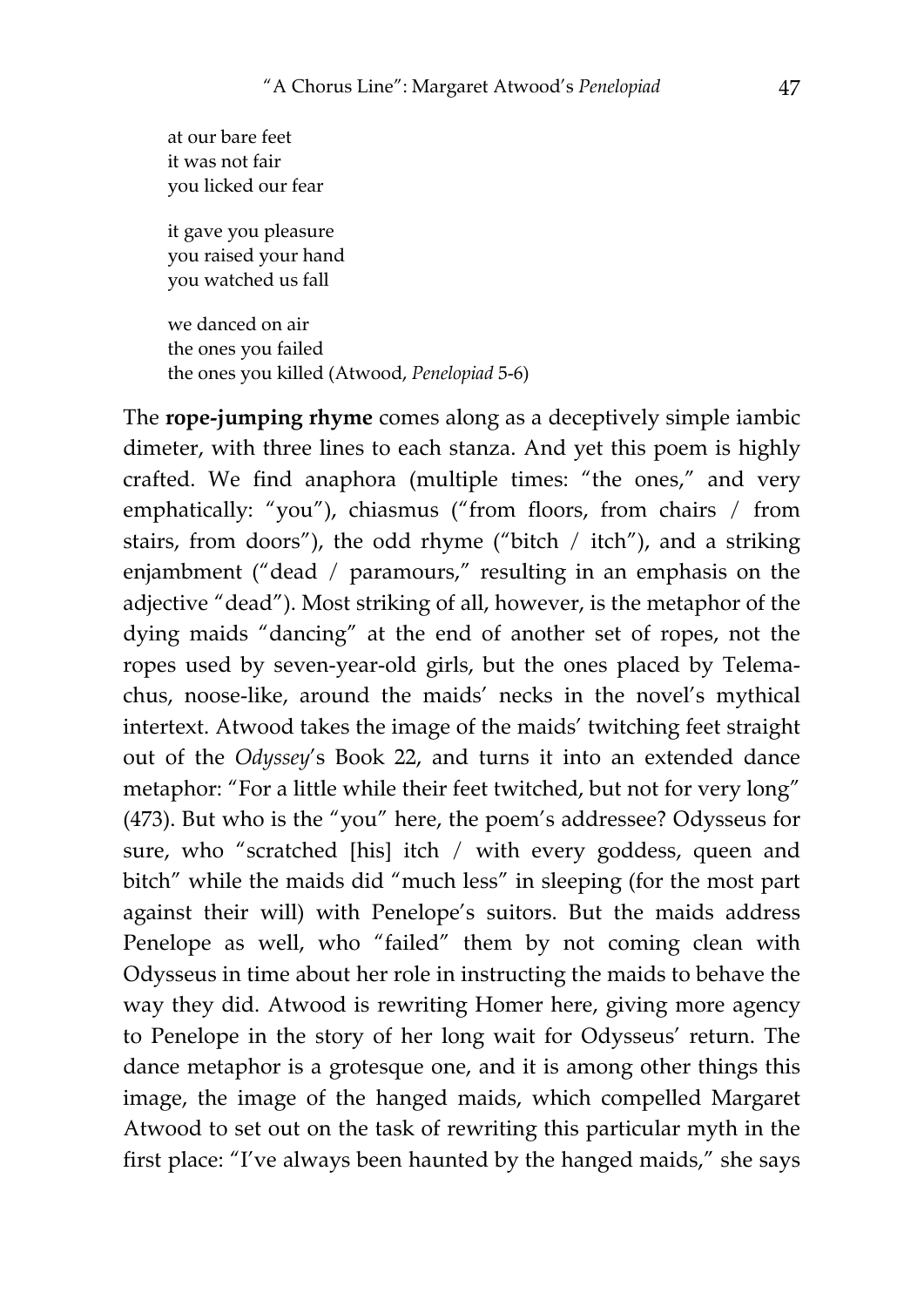in the introduction to the novel (xxi). Indeed, in the dramatized version, the stage directions for the maids for this lyrical segment read: "*while jumping ropes or doing other rope tricks*" (*Penelopiad: The Play* 4).

In the **envoi** Atwood returns to the same kind of seemingly simple poetic form: three five-line stanzas containing iambic dimeter and using mostly rhyming couplets. "It was not fair," the maids emphatically repeat, a direct quote from the rope-jumping rhyme from the novel's beginning.

Envoi

we had no voice we had no name we had no choice we had one face one face the same

we took the blame it was not fair but now we're here we're all here too the same as you

and now we follow you, we find you now, we call to you to you too wit too woo too wit too woo too woo (Atwood, *Penelopiad* 195-96)

In simple, nursery rhyme-like verse the maids take their exit, "sprout[ing] feathers, and fly[ing] away as owls" (*Penelopiad* 196). Their transformation into birds of wisdom at the novel's close allows for the possibility of release for the maids.<sup>11</sup> Telling their tale, presenting their side of the story, a shadow narrative to both the *Odyssey* and Penelope's tale, might serve in this reading as a kind of redemption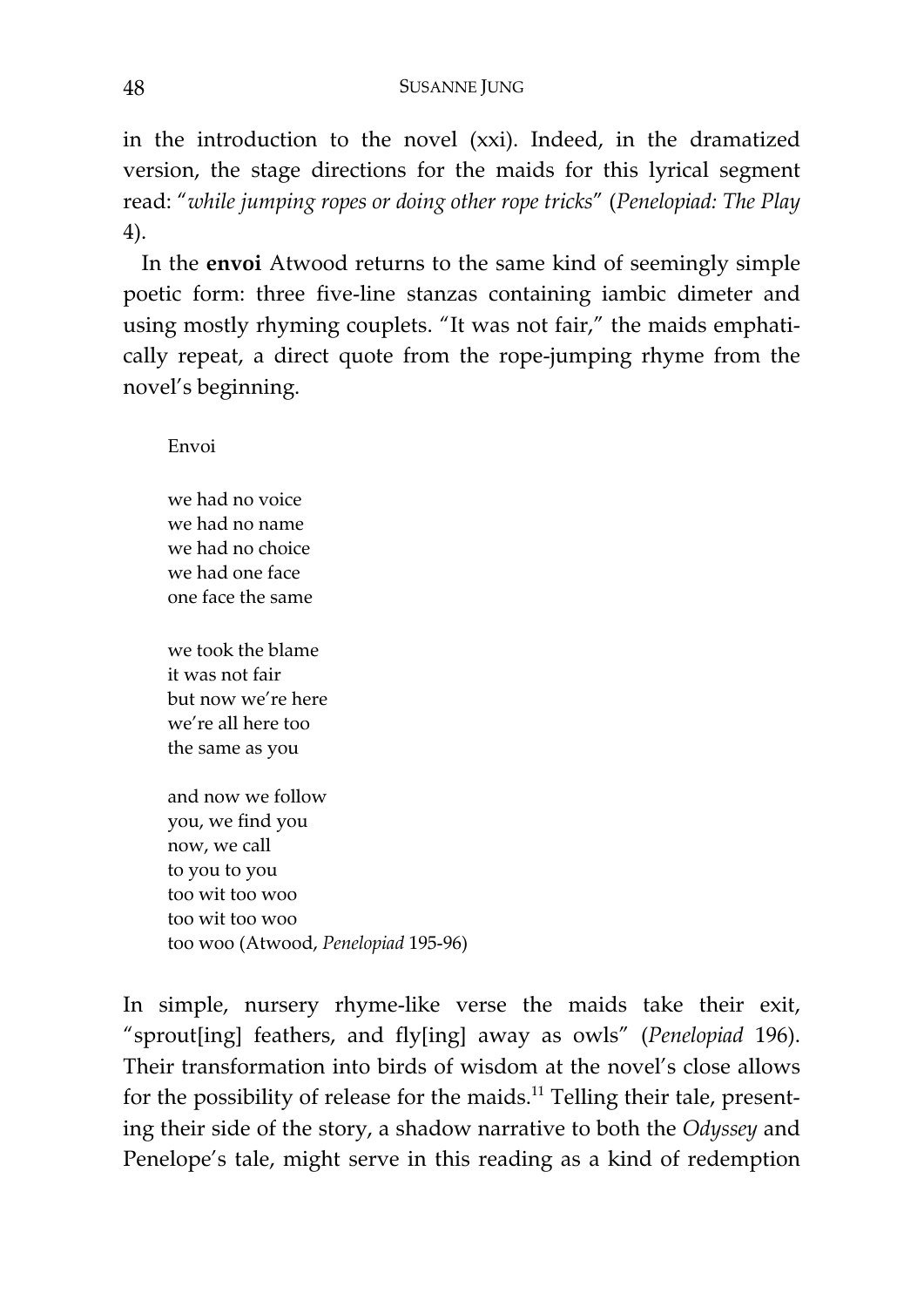for the maids, who have released not just their physical human form but also their negative affect, with the implied twenty-first century reader serving as witness to their trauma. The transformation of anger into art, into poetry and song, releases their negative affect and its hold over them.

However, in the play, the transformation of the maids into owls is withheld; the maids take their exit as their eternal chorus line selves, "*danc[ing] away in a line, with their ropes around their necks, singing*" (Atwood, *Penelopiad: The Play* 82). Thus, the ending of the play does not allow for such an affective closure. Here, the maids remain stuck in their chorus girl selves, following Odysseus and Penelope, and haunting the Underworld as angry, damaged spirits. When Penelope tries to address them in the play's final scene, the stage directions read that the maids "*titter eerily, bat-like, and circle away from her*" (Atwood, *Penelopiad: The Play* 82). I read this performative gesture as a sign of trauma. The trace of what has happened to them still remains visible in their non-verbal utterances. The dance of the chorus girls turns into a grotesque mocking shadow of an entertaining dance of the Broadway musical chorus line.

"[B]ut now we're here / we're all here too / the same as you," the maids intone. Death serves as the great equalizer, eliminating class differences between the maid servants and Odysseus and Penelope. Finally they are "the same as you," their masters. But what has happened in between? What kind of story have the maids narrated in between? And to what kind of poetic forms have they made allusion, incorporating and ventriloquizing the master discourse of Western literary canon?<sup>12</sup>

Some of their commentary uses straightforward poetry and song, such as the popular tune, the sea shanty and the ballad. The **popular tune**, which is prefaced in the novel by the note "*As Performed by the Maids, with a Fiddle, an Accordion, and a Penny Whistle*" (Atwood, *Penelopiad* 51), uses simple four-line stanzas with dactyls, a tetrameter and rhyming couplets. The maids present the stanzas as soloists but are joined in the chorus by all the other maids. At the end the maids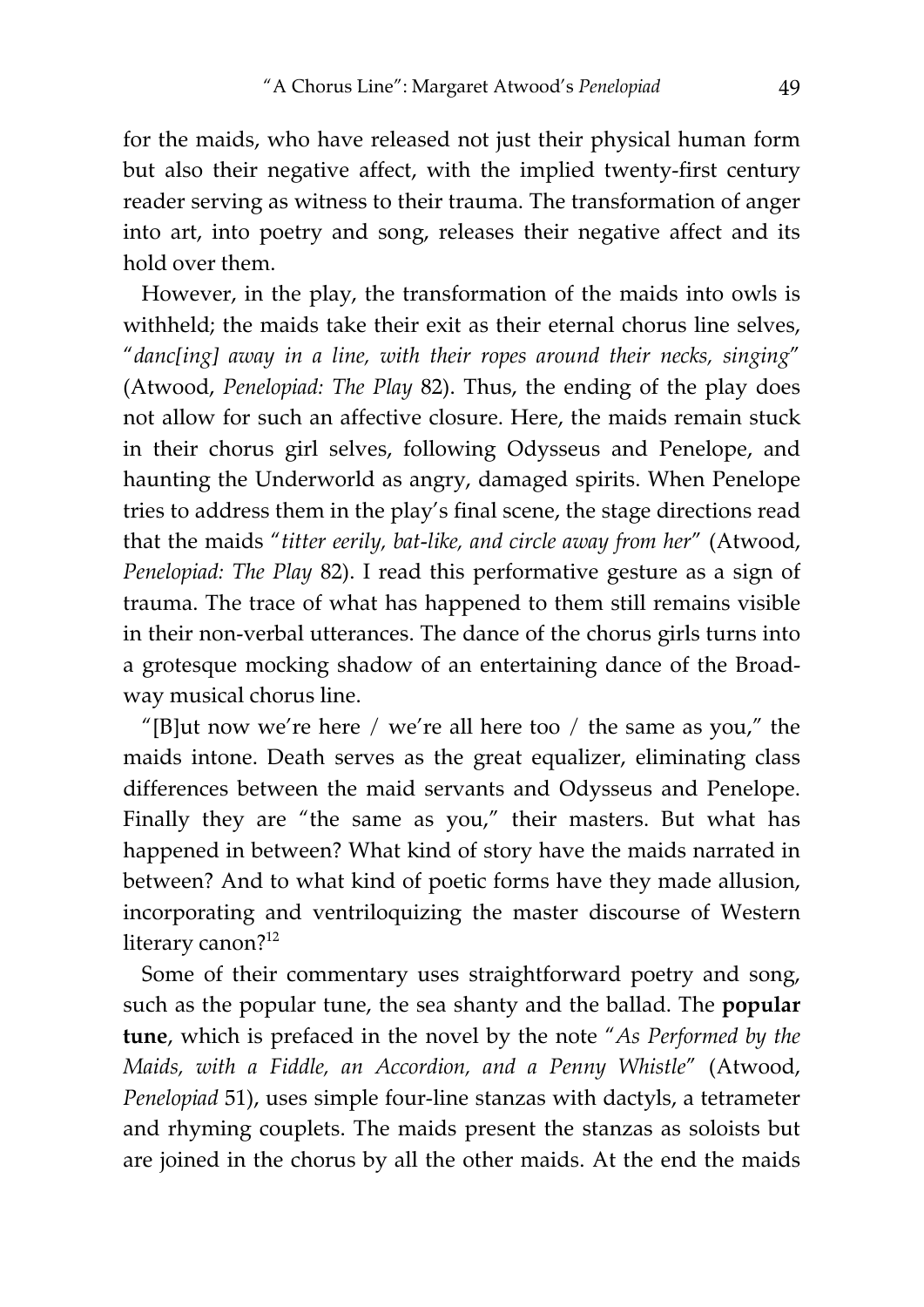all curtsy, and Melantho of the Pretty Cheeks walks around, "*passing the hat*" (53).

*First Maid:*  If I was a princess, with silver and gold, And loved by a hero, I'd never grow old: Oh, if a young hero came a-marrying me, I'd always be beautiful, happy, and free!

## *Chorus*:

Then sail, my fine lady, on the billowing wave— The water below is as dark as the grave, And maybe you'll sink in your little blue boat— It's hope, and hope only, that keeps us afloat.

## *Second Maid:*

I fetch and I carry, I hear and obey, It's Yes sir and No ma'am the whole bleeding day; I smile and I nod with a tear in my eye, I make the soft beds in which others do lie. […] (Atwood, *Penelopiad* 51-52)

In the manner of street musicians or music hall singers, the maids describe their daily life at Odysseus' court while expressing their dreams of becoming princesses. It is all very much tongue in cheek, and yet there is a serious undertone to the maids' jesting.

The **ballad** follows a similar formal pattern, using the regular ballad metre: iambs and simple four line stanzas with alternating tetrameter and trimeter, and one rhyme per stanza. But the social criticism already present in both the rope-jumping rhyme and the popular tune is harsher now, as the fate of the maids at court has become much more dire: in Atwood's version of the *Odyssey*, it is Penelope who sets the twelve maids up to mingle with the suitors and spy on them; they are to be her "eyes and ears" among the suitors (Atwood, *Penelopiad*  114-15). While being a clever plan for Penelope, it also results in a number of the maids getting raped by the suitors; this is not prevented by Penelope herself. The maids relate their life as Penelope's spies thus: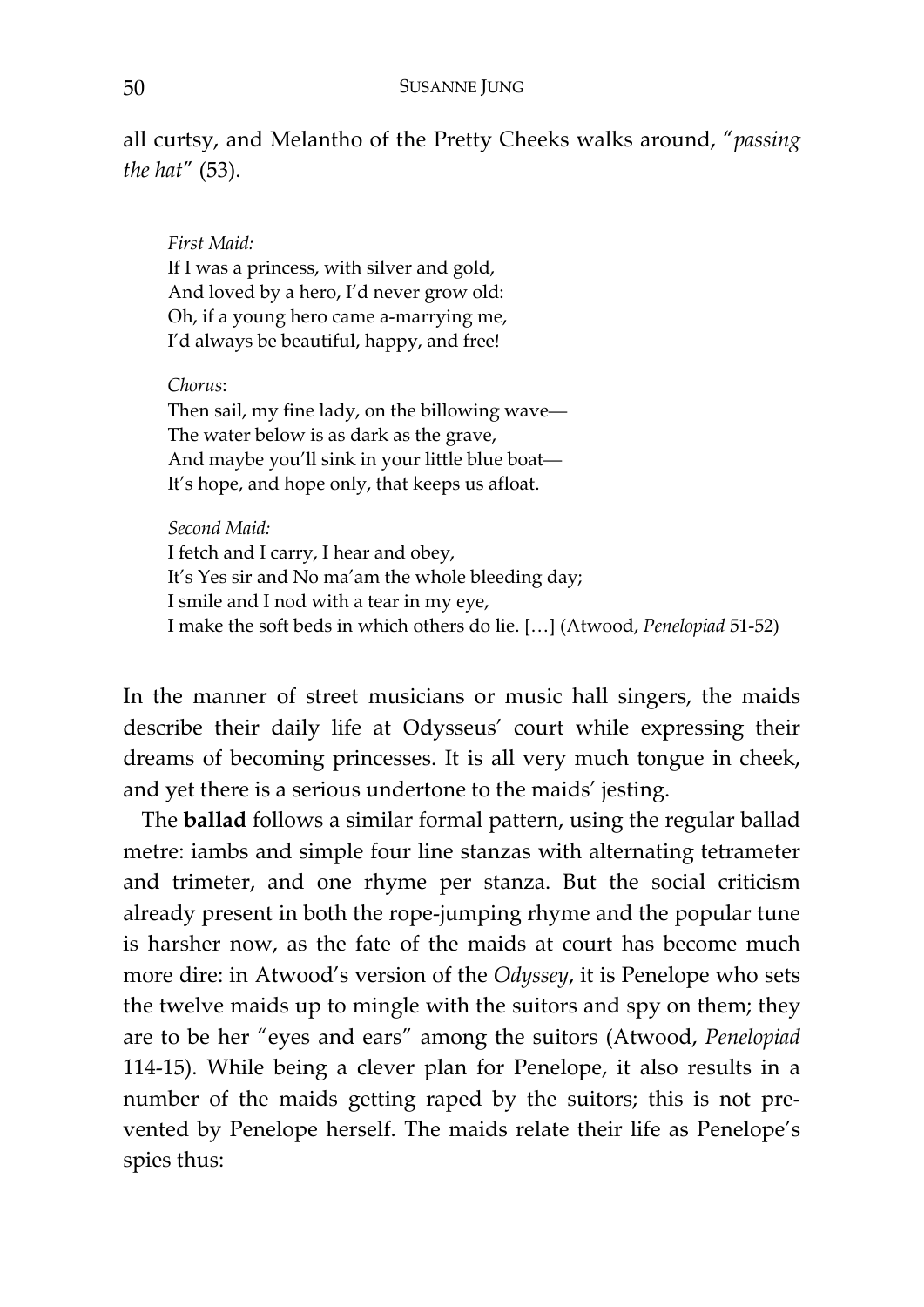Sleep is the only rest we get; It's then we are at peace: We do not have to mop the floor And wipe away the grease.

We are not chased around the hall And tumbled in the dirt By every dimwit nobleman Who wants a slice of skirt.

And when we sleep we like to dream; We dream we are at sea, We sail the waves in golden boats So happy, clean and free.

In dreams we all are beautiful In glossy crimson dresses; We sleep with every man we love, We shower them with kisses.

[…]

But then the morning wakes us up: Once more we toil and slave, And hoist our skirts at their command For every prick and knave. (Atwood, *Penelopiad* 125-26)

Only when asleep, so the maids relate, are they released from their bonds of servitude. Remarkably, the sea serves for them as a space of longing, standing in metaphorically for a place of freedom and happiness. This is in stark contrast to Odysseus' own longing, throughout the *Odyssey*, to leave the sea behind and reach the shore of, preferably, his homeland Ithaca. Neither the popular tune nor the ballad feature stage directions in the play (presumably because both constitute stand-alone scenes), leaving the dramatization of the songs to the play's director and movement director.

In the **sea shanty**, the maids take on the role of Odysseus' sailors and present a summary of Homer's *Odyssey*. What happened really to Odysseus during those long years between the end of the Trojan War and his eventual return to Ithaca? Penelope herself offers rumors; but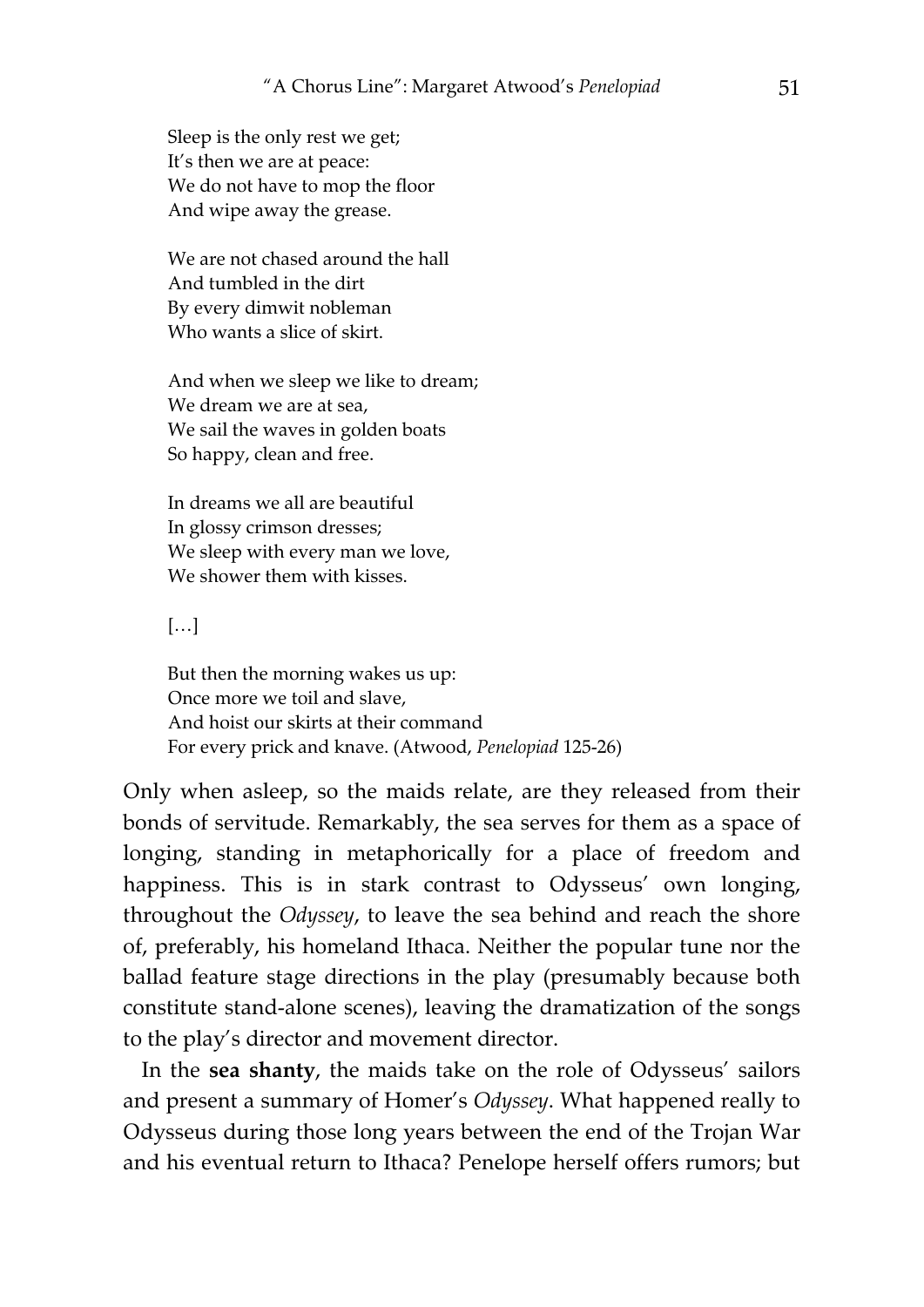even after her death and speaking from the Underworld, she knows "only a few factoids I didn't know before" (Atwood, *Penelopiad* 1). Thus the reader of at least this tale is left with nothing but an array of conflicting stories. This is what Penelope relates to the reader at one point, in prose:

Odysseus had been to the Land of the Dead to consult the spirits, said some. No, he'd merely spent the night in a gloomy old cave full of bats, said others. He'd made his men put wax in their ears, said one, while sailing past the alluring Sirens—half-bird, half-woman—who enticed men to their island and then ate them, though he'd tied himself to the mast so he could listen to their irresistible singing without jumping overboard. No, said another, it was a high-class Sicilian knocking shop—the courtesans there were known for their musical talents and their fancy feathered outfits. (Atwood, *Penelopiad* 91)

The reader is offered a myriad of stories, theories, points of view of what might have happened, but knowledge of the "truth" of what happened is forever deferred. Or, looking at it in light of the poem quoted at the beginning of my paper, it is the sum of all the stories that constitutes "the truth." Both the narrative and the shadow narratives, the line of echoes, coexist.

The maids present to the reader the "official" version, as laid down in Homer's *Odyssey*. Their telling takes the form of a sea shanty: Regular four-line stanzas using anapest and tetrameter (the concluding line always uses trimeter) are interspersed with a chorus using the same form. This is the sea shanty, "*As Performed by the Twelve Maids, in Sailor Costumes*" (Atwood, *Penelopiad* 93):

Oh wily Odysseus he set out from Troy, With his boat full of loot and his heart full of joy, For he was Athene's own shiny-eyed boy, With his lies and his tricks and his thieving! His first port of call was the sweet Lotus shore Where we sailors did long to forget the foul war; But we soon were hauled off on the black ships once more, Although we were pining and grieving.

[…]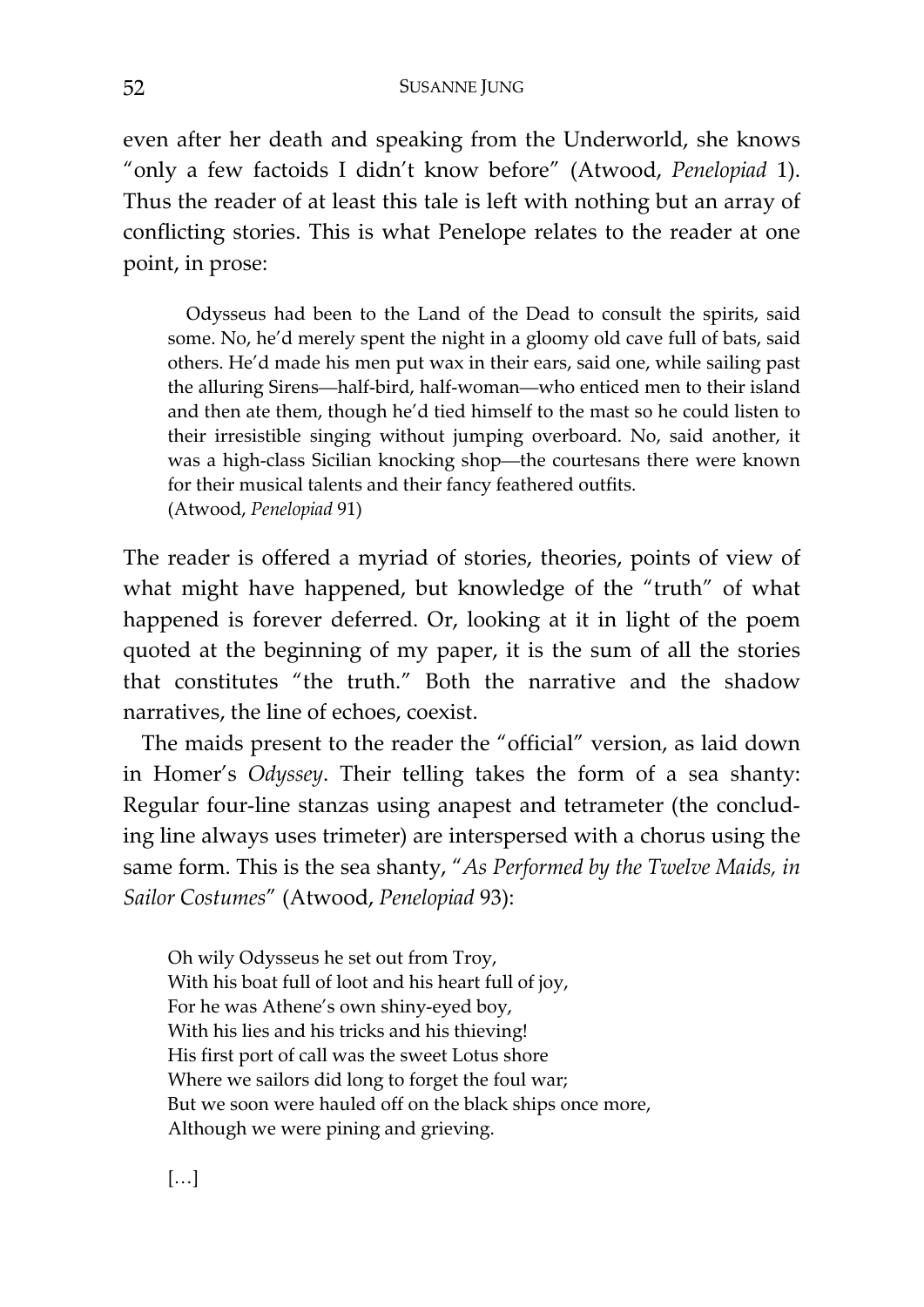*Here's a health to our Captain, so gallant and free, Whether stuck on a rock or asleep 'neath a tree, Or rolled in the arms of some nymph of the sea, Which is where we would all like to be, man!* […] (Atwood, *Penelopiad* 93-94)

The crossdressing maids put on the costumes of Odysseus' sailors for this song. Incidentally, their captain, whom the sailors praise in the chorus ("*so gallant and free*"), manages to lose all of them and get them killed in Homer's epic. So how seriously are we as readers supposed to take this praise? In presenting the *Odyssey* as a sea shanty, the maids' retelling takes on the form of travesty. But is this Margaret Atwood presenting a caricature of the *Odyssey*, or just an entertaining way of presenting a summary of the mythical intertext? The ironic mode would of course allow for both to be true at the same time.

There is another parody the maids present to the reader: "The Birth of Telemachus, An Idyll" relates the story of the birth and childhood of both Telemachus and the maid servants, his childhood playmates. On a formal level, Margaret Atwood presents in the **idyll** verse in the vein of Tennyson or Whitman<sup>13</sup>; on the level of content this poem, too, tells the story of the makings of the future king of Ithaca. But it is closely linked to the story of the maids:

Nine months he sailed the wine-red seas of his mother's blood Out of the cave of dreaded Night, of sleep, Of troubling dreams he sailed In his frail dark boat, the boat of himself, Through the dangerous ocean of his vast mother he sailed From the distant cave where the threads of men's lives are spun, Then measured, and then cut short By the Three Fatal Sisters, intent on their gruesome handcrafts, And the lives of women also are twisted into the strand.

And we, the twelve who were later to die by his hand At his father's relentless command, Sailed as well, in the dark frail boats of ourselves Through the turbulent seas of our swollen and sore-footed mothers Who were not royal queens, but a motley and piebald collection, Bought, traded, captured, kidnapped from serfs and strangers.

[…]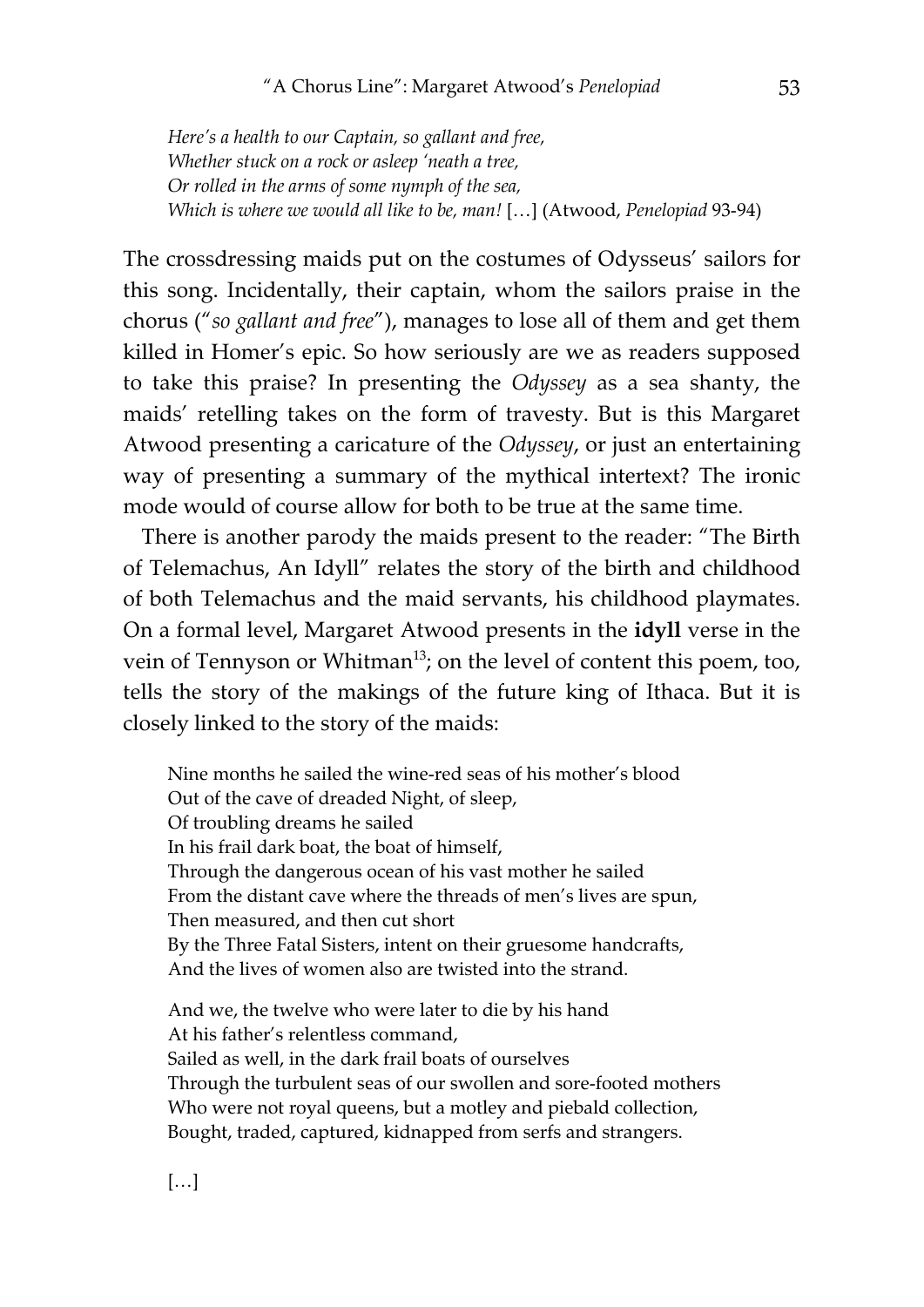Our lives were twisted in his life; we also were children When he was a child, We were his pets and his toythings, mock sisters, his tiny companions. We grew as he grew, laughed also, ran as he ran, Though sandier, hungrier, sun-speckled, most days meatless. He saw us as rightfully his, for whatever purpose He chose, to tend him and feed him, to wash him, amuse him, Rock him to sleep in the dangerous boats of ourselves. We did not know as we played with him there in the sand On the beach of our rocky goat-island, close by the harbour, That he was foredoomed to swell to our cold-eyed teenaged killer. If we had known that, would we have drowned him back then? […]

Ask the Three Sisters, spinning their blood-red mazes, Tangling the lives of men and women together. Only they know how events might then have been altered. Only they know our hearts. From us you will get no answer. (Atwood, *Penelopiad* 65-69)

The poetry used by Margaret Atwood here is marked by sophistication and retains an almost epic quality: parallel constructions and repetitions of words and phrases reminiscent of oral literature, as well as the use of extended metaphor, the journey of pregnancy and birth as a sea voyage. All of this speaks of a language and style far more elevated than the previous examples of speech allocated by Atwood to the maids. The maid servants here successfully imitate highbrow poetry, the discourse of their masters. While on the level of content, the inequality in social hierarchy between Telemachus and the maids is foregrounded, on the level of form, it is successfully deconstructed.

In his essay "'Poetry in Fiction': A Range of Options," Matthias Bauer delineates the different forms the appearance of poetry in prose can take, differentiating between "poetry as genre," "poetry as form of speech," and "poetry as mode." All the examples from Atwood's *Penelopiad* discussed up to this point could be argued to exhibit the characteristics of "poetry as genre." But the other two forms of poetry in prose can be found in Atwood's novel as well. "Poetry as form of speech" makes an appearance in the chapter "The Perils of Penelope,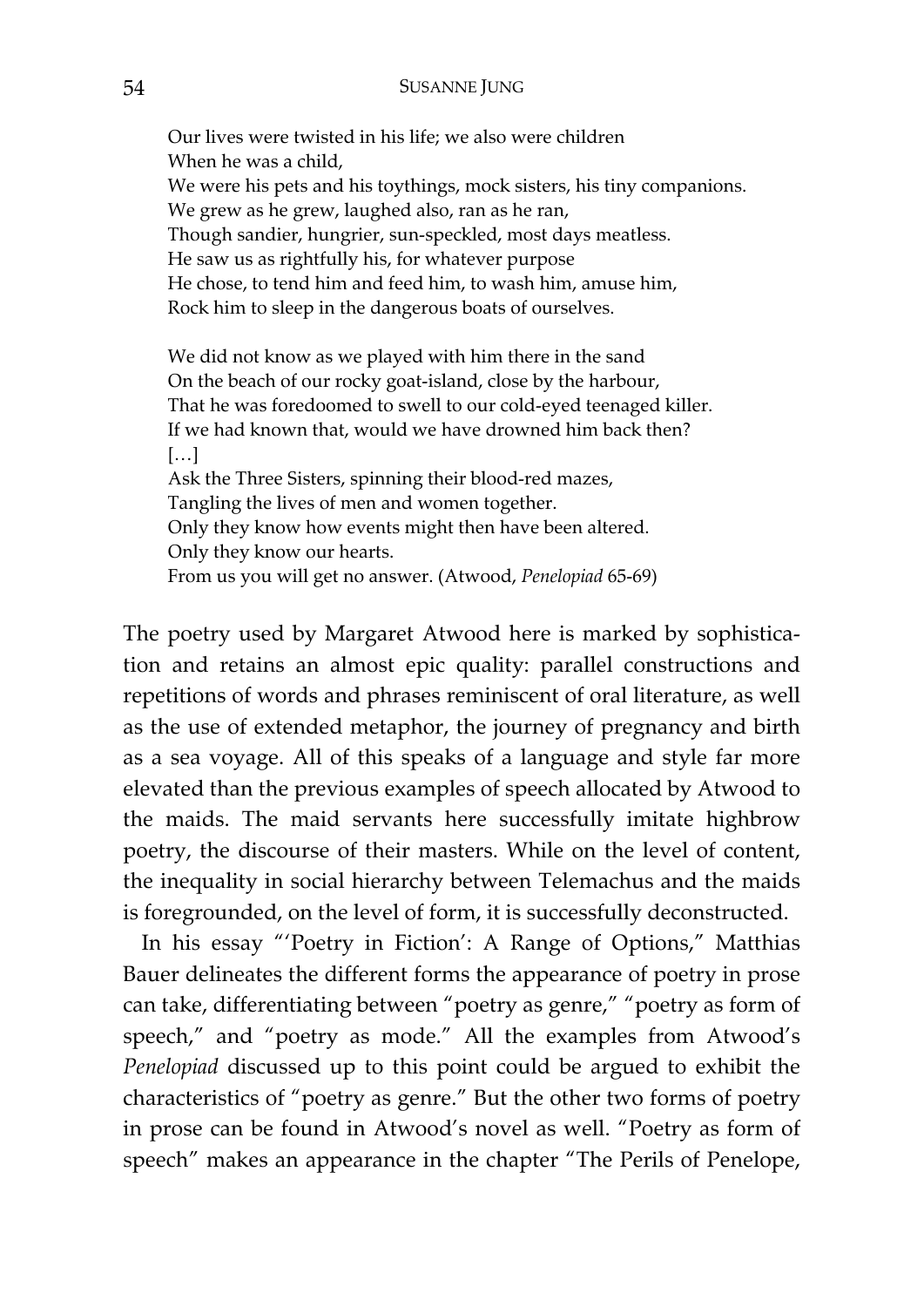A Drama," which again employs verse, but this time it is the verse of eighteenth-century mock-heroic drama.<sup>14</sup> The topic is Penelope's surmised marital infidelity; the maids assume the roles of Penelope, Eurycleia, and the chorus line, while Melantho of the Pretty Cheeks presents a prologue; the **drama** is written in iambic pentameter and rhyming couplets (cf. Atwood, *Penelopiad* 147-52).<sup>15</sup> It is removed in its entirety from the play version, as is the "Anthropology Lecture," a parody of critical writing on the *Odyssey* in the vein of Robert Graves, which reduces the maids and their suffering to mere symbol. As one would expect from a parody of critical writing, no poetry is to be found here (cf. Atwood, *Penelopiad* 163-68).16

Three more numbers of the chorus line can be found to be using prose, as marked in the overview above: the lament, the love song, and the trial of Odysseus. But is it really prose that is used here? Both the **love song** and the **lament** exhibit poetical qualities: parallelisms abound; the titles—love song and lament—refer to poetic genres. They can thus serve as an example of what Matthias Bauer refers to as "poetry as mode" as it appears in prose. To illustrate my point, here are two short excerpts from both lament and love song:

We too were children. We too were born to the wrong parents. Poor parents, slave parents, peasant parents, and serf parents; parents who sold us, parents from whom we were stolen. These parents were not gods, they were not demi-gods, they were not nymphs or Naiads. We were set to work in the palace, as children; we drudged from dawn to dusk, as children. […] ("Lament"; Atwood, *Penelopiad* 13)

Yoo hoo! Mr Nobody! Mr Nameless! Mr Master of Illusion! Mr Sleight of Hand, grandson of thieves and liars!

We're here too, the ones without names. The other ones without names. […]

We're the serving girls, we're here to serve you. We're here to serve you right. We'll never leave you, we'll stick to you like your shadow, soft and relentless as glue. Pretty maids, all in a row.<sup>17</sup>

("Love Song"; Atwood, *Penelopiad* 191-93)

In Atwood's version of the tale, the shadows of the maids really do stick to Odysseus like glue in the Underworld. In the novel, Odysseus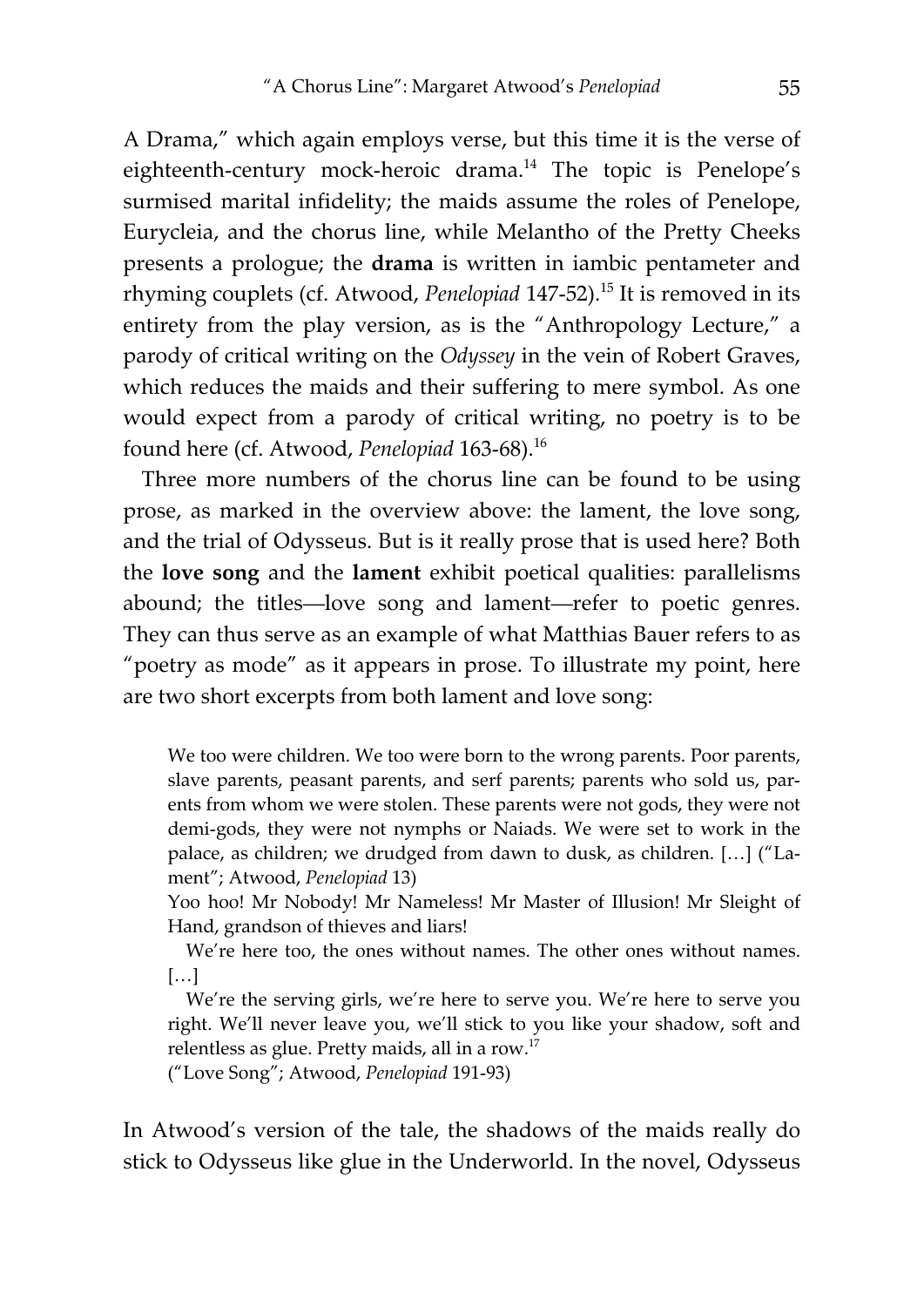is tried for the murder of the maids in a courtroom drama, over the course of which the maids take matters into their own hands, calling on the Erinyes, the Furies, to punish Odysseus for his wrongdoings. (The twenty-first century judge refuses to sentence Odysseus on grounds of the case being some 2000 years out of date.) The courtroom drama does not make it into the play, but the invocation of the Furies is kept, with the maids themselves *becoming* the Furies and carrying out their revenge. Atwood uses the same text for the **invocation**, basically a curse, in both novel and play. In the novel, this is written in prose, whereas in the play, the same lines are presented in free verse. Clearly, the invocation transcends generic boundaries, blending poetry and prose in one of the most emotionally charged texts of the play:

O Angry Ones, O Furies, you are our last hope! We implore you to inflict punishment and exact vengeance on our behalf! Be our defenders, we who had none in life! Smell out Odysseus wherever he goes! From one place to another, from one life to another! Whatever disguise he puts on, Whatever shape he may take, Hunt him down! Dog his footsteps. On earth or in Hades. Wherever he may take refuge! Appear to him in our forms. Our ruined forms! The forms of our pitiable corpses. Let him never be at rest! (Atwood, *Penelopiad: The Play* 78)

We are now in the realm of poetic language, which here is also the language of the sacred, the diction of biblical texts, of prayer. One might even hear in this grotesque parody echoes of biblical prayers such as the Lord's Prayer.<sup>18</sup>

In Atwood's version of the *Odyssey*, Odysseus and to a certain extent also Penelope remain haunted by what has happened. In Odysseus' case this includes a literal haunting, as the dead maids keep following him even in the Underworld. "He sees them in the distance, heading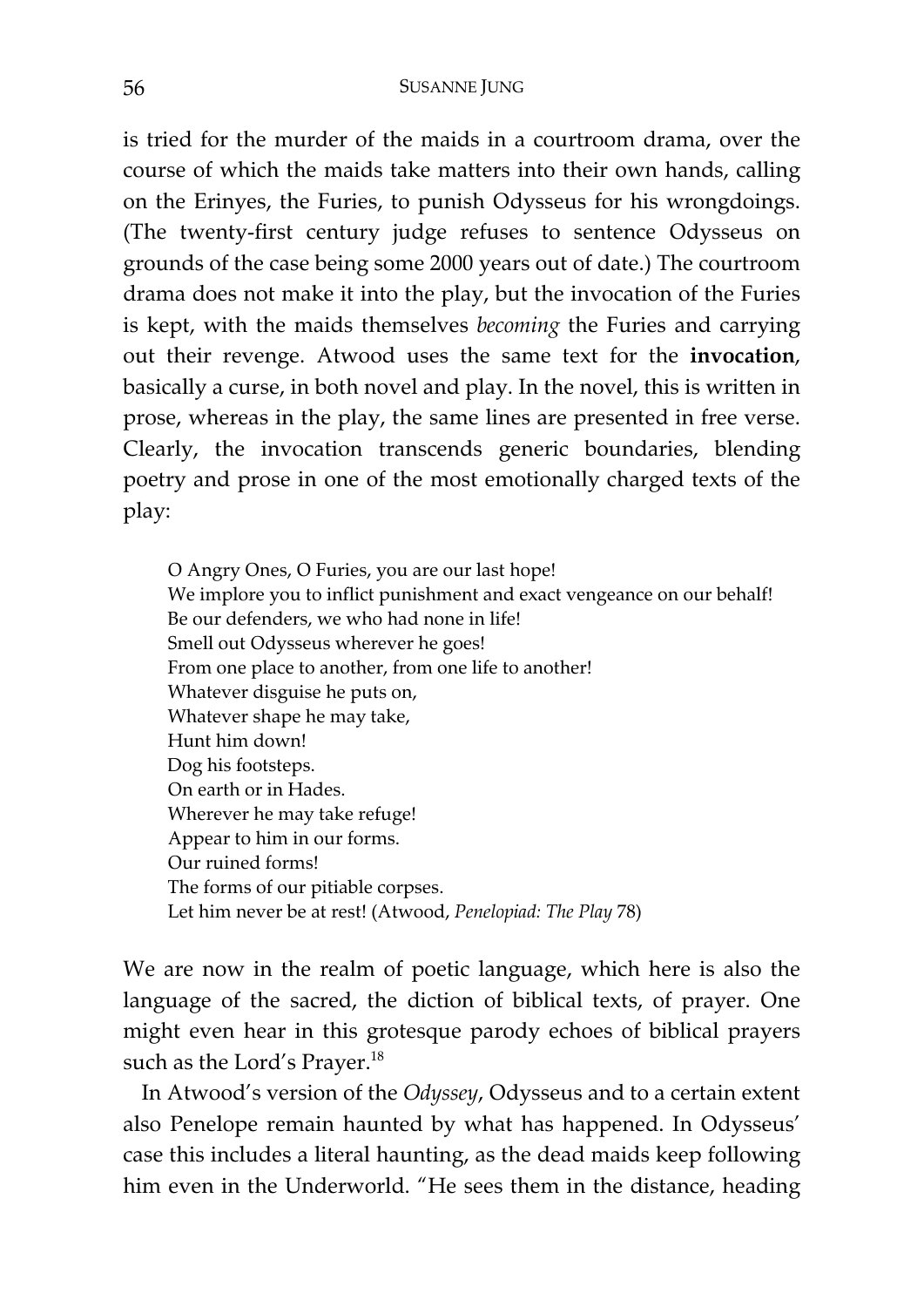our way," Penelope recounts towards the novel's close. "They make him nervous. They make him restless. They cause him pain. They make him want to be anywhere and anyone else" (Atwood, *Penelopiad* 189).19

With her borrowing from Ancient Greek tragedy by making use of choral interludes, Atwood presents a prose narrative haunted by its excluded shadow narratives. In her essay "'We can't help but be modern,'" Coral Ann Howells contends that, with its myriad of textual transformations and hauntings, "*The Penelopiad* might be seen as Atwood's Gothic version of *The Odyssey*" (58), where "[the maids'] stories persist, for their fates represent the dark underside of heroic epic and their voices celebrate the return of the repressed," and where, finally, her "Underworld despite its classical trappings is the Gothic territory of the Uncanny" (69).

Another way of reading the interludes, this time drawing not on psychoanalytic theory, as Howells does, but on recent trauma theories, might be the following: the maids' subjectivities, which have been denied agency in the main narrative, haunt this same narrative. (Lyric) poetry lacks the temporality that (narrative) prose possesses. The failure to reintegrate the narrative voice of the maids within the main (i.e. Penelope's) narrative is presented—appropriately—as an ever present haunting of that narrative in the form of poetic insertions. The insertions might thus be argued to serve, structurally, also as representations of intrusions produced by the trauma of exclusion of these voices. And as such they remain, appropriately, forever severed from the temporality of the main narrative. $20$ 

## More Than a Number

The maids' poetic insertions serve several functions within the framework of Atwood's novel. By presenting their utterances as exterior to Penelope's prose narrative, Atwood illustrates the maids' social status as slave servants who cannot make their voices heard and who retain no agency within the framework of the main narrative. $21$ Transferred to the culture of the twentieth and twenty-first centuries,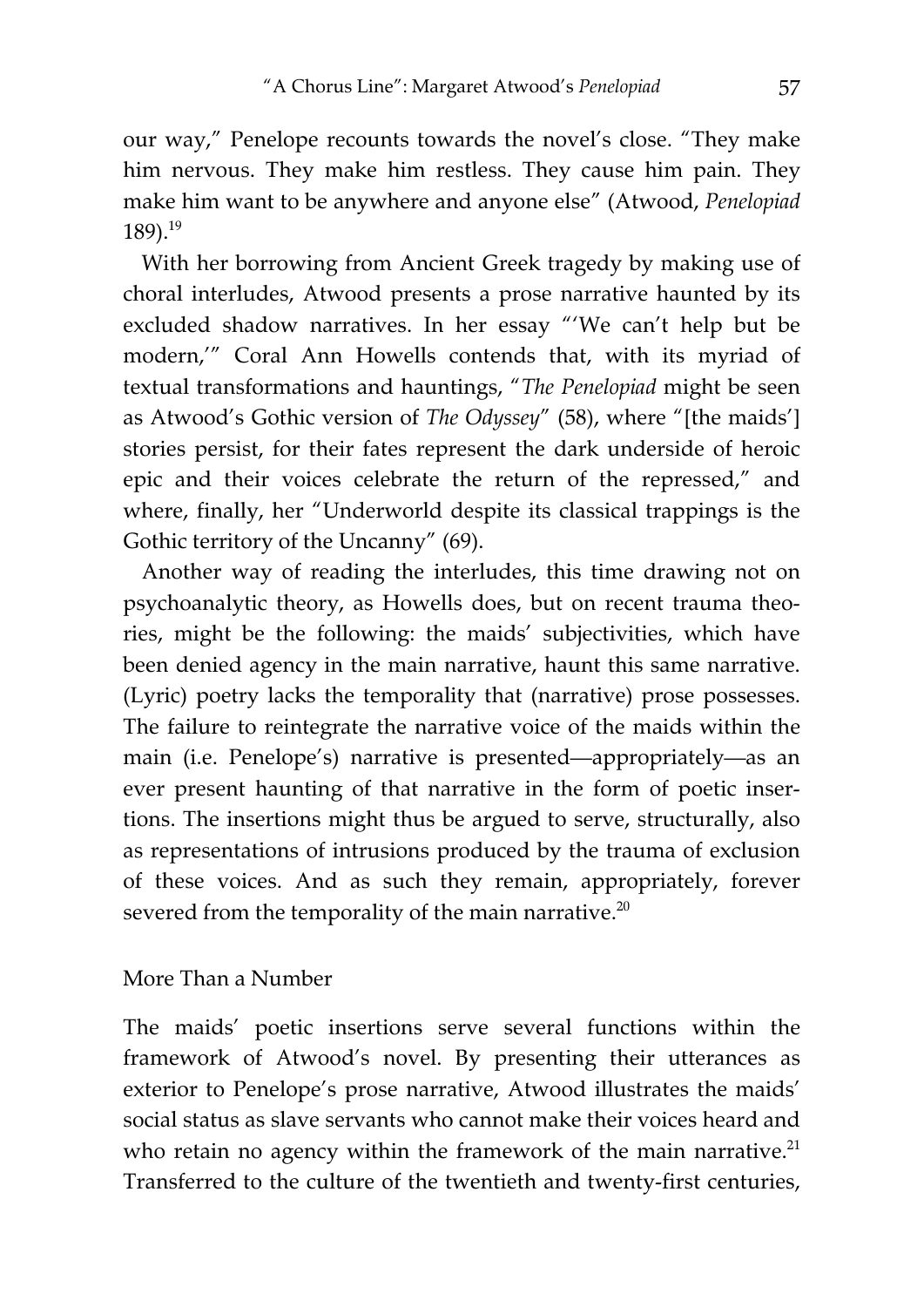the maids retain their roles as entertainers, becoming girls in a chorus line. However, while, on the level of plot, no agency is given to the maids, they still manage to speak out and present their point of view, to make their voices heard from the position and within the space allocated to them: in their poetic interludes, dances and songs. Female voices silenced in the *Odyssey* are thus by Atwood performatively made audible in the novel's interludes.

These interludes are much more than just the equivalent of the musical numbers of a background chorus line to either Homer's *Odyssey* or Penelope's retelling of it from her own point of view. Being excluded from Penelope's prose narrative, the maids raise their voices, in the interludes, as outsiders; yet, as outsiders they also speak from a position of epistemic privilege.<sup>22</sup> It is with them that an important "truth" of the story resides. And it is in their interludes that questions of ethical responsibility and accountability of actions (Odysseus', Penelope's, Telemachus') are raised.

"For a little while their feet twitched, but not for very long" (*Penelopiad* xiii). This is the line from Homer which Margaret Atwood started out with. Why not, dear reader, take this as a pointer: which other silenced voices haunting other texts of the Western literary canon can *you* hear?

> Eberhard Karls Universität Tübingen

#### **NOTES**

<sup>1</sup>I am indebted to Burkhard Niederhoff's, Michal Ginsburg's, and Ingrid Hotz-Davies's as well as the anonymous reviewers' comments on my conference paper for the development of my argument.

2 For an extensive overview of rewritings see, e.g., W. B. Stanford's *The Ulysses Theme*, and Edith Hall's *The Return of Ulysses*.

3 For an overview of rewritings of the *Odyssey* focussing on Penelope as the main character, see Hall (115-29). A number of critics have read *The Penelopiad* alongside other retellings of Greco-Roman myths. Susanna Braund, for whom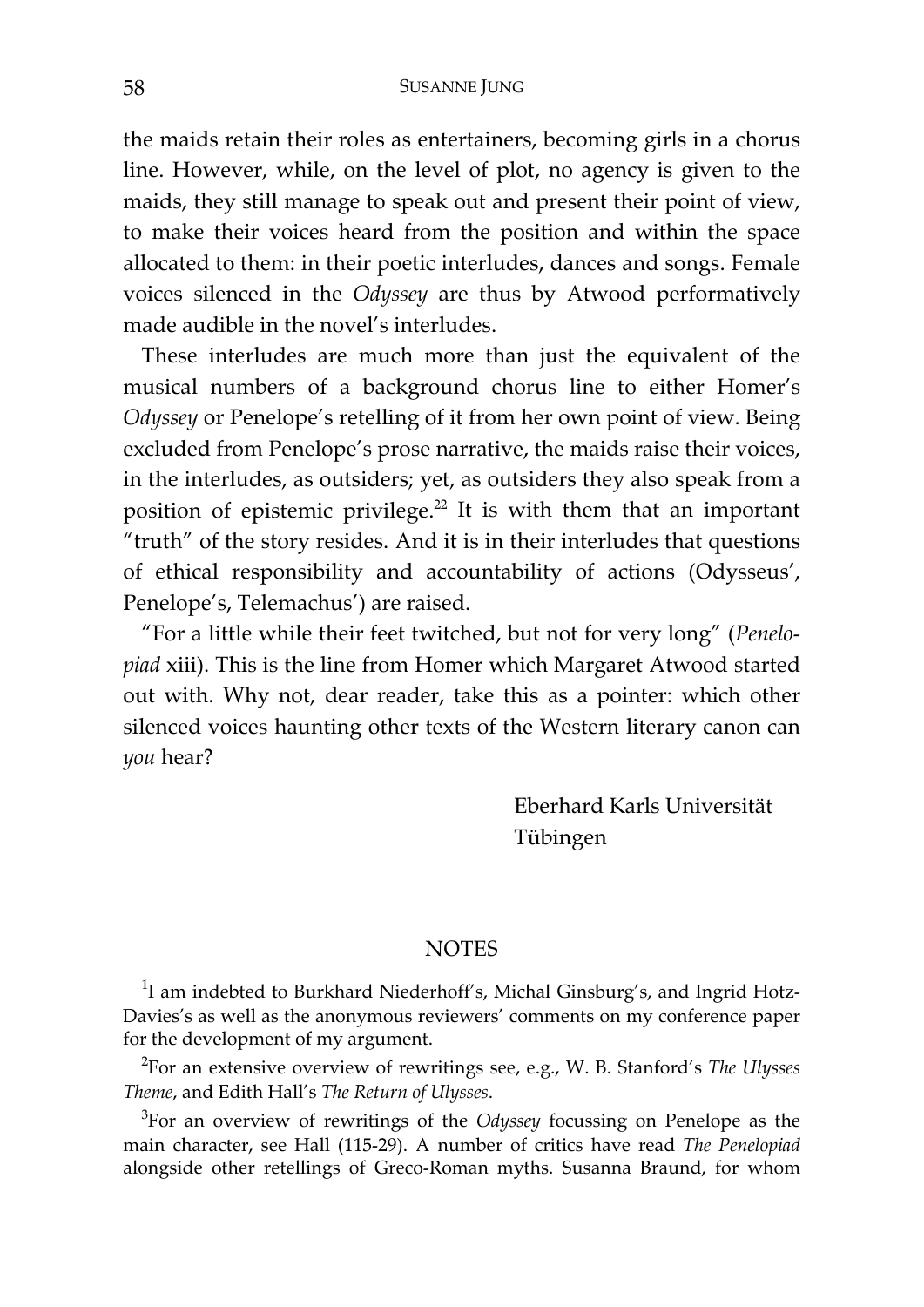"myth permits endless reinvention, revisioning, refocalization, renewal" and "is always available to articulate both the certainties of the dominant culture and the challenges to those certainties" (206), reads Atwood alongside Marguerite Yourcenar's "Clytemnestra, or Crime" and a selection of poems from Carol Ann Duffy's *The World's Wife*. Sarah Annes Brown reads *The Penelopiad* alongside Ursula Le Guin's *Lavinia*, and Hilde Staels compares Atwood's rendering of the *Odyssey* in *The Penelopiad* with Jeannette Winterson's taking on the Atlas myth in *Weight*.

 $^{4}$ Indeed, Atwood counts six echoes in her introduction to the play text. "The original explosion was the Trojan War, some version of which—say the archeologists—may well have taken place at an undetermined date in the Bronze Age" (*Penelopiad: The Play* v). Next are a myriad of oral myths surrounding the Trojan War; *The Odyssey;* "post-Homeric retellings, stretching from Ovid through Dante and Chaucer and Shakespeare and Tennyson to James Joyce and Derek Walcott and Barry Unsworth and Lewis Hyde" (v); *The Penelopiad* as commissioned by Canongate; a dramatized version of *The Penelopiad* performed at St. James's Church, Piccadilly; and finally, the stage adaptation of *The Penelopiad* (see v-vi).

<sup>5</sup>According to Shannon Hengen, audiences in Canada and the UK reacted differently to the play. In contrast to UK audiences, "Canadian theatre-goers frequently awarded the show with standing ovations," which Hengen attributes at least "in part" to Canadian audiences' demonstrations of "solidarity with its author" (54).

6 For instance, Atwood draws heavily on Robert Graves's findings in *The Greek Myths* (see *Penelopiad* 197).

 $7$ Staels traces Atwood's use of genre conventions of both the satyr play and Menippean satire. Dating from the fifth century BC, the satyr play "primarily parodied the tragic heroization of epic heroes by creating a comic double" (102). The menippea, on the other hand, "parodies the monological style as well as the coherent perspective and world view of ancient genres such as the epic," mixing among other things "various genres" and contemporizing "the heroes of myth" (102-03). For Staels, "Atwood's excavation and adaptation of the ancient Penelope myth results in a highly experimental text in which the author not only liberates the epic story from its generic constraints, but also Penelope and her twelve maids from the limitations imposed on them by the traditional narratives" (111).

 ${}^{8}$ For Mihoko Suzuki, too, the maids "function as a tragic chorus, commenting on the actions of the hero, Odysseus (and in a later chorus, Penelope)" (272). Suzuki sees Atwood as mounting, with the *The Penelopiad*, "a critique of the *Odyssey*, which normalized the punishment of the maids, from a perspective that foregrounds hierarchies of class as well as gender. [Atwood] presents this challenge through the dramatic form of the Greek chorus—inflected by vaudeville and burlesque—as a response and a means of 'talking back' to the authoritative epic narrative" (275).

 $9$ Usually, in musical theatre as in opera, the main characters are not part of the chorus but have their own musical numbers, arias or songs (and the occasional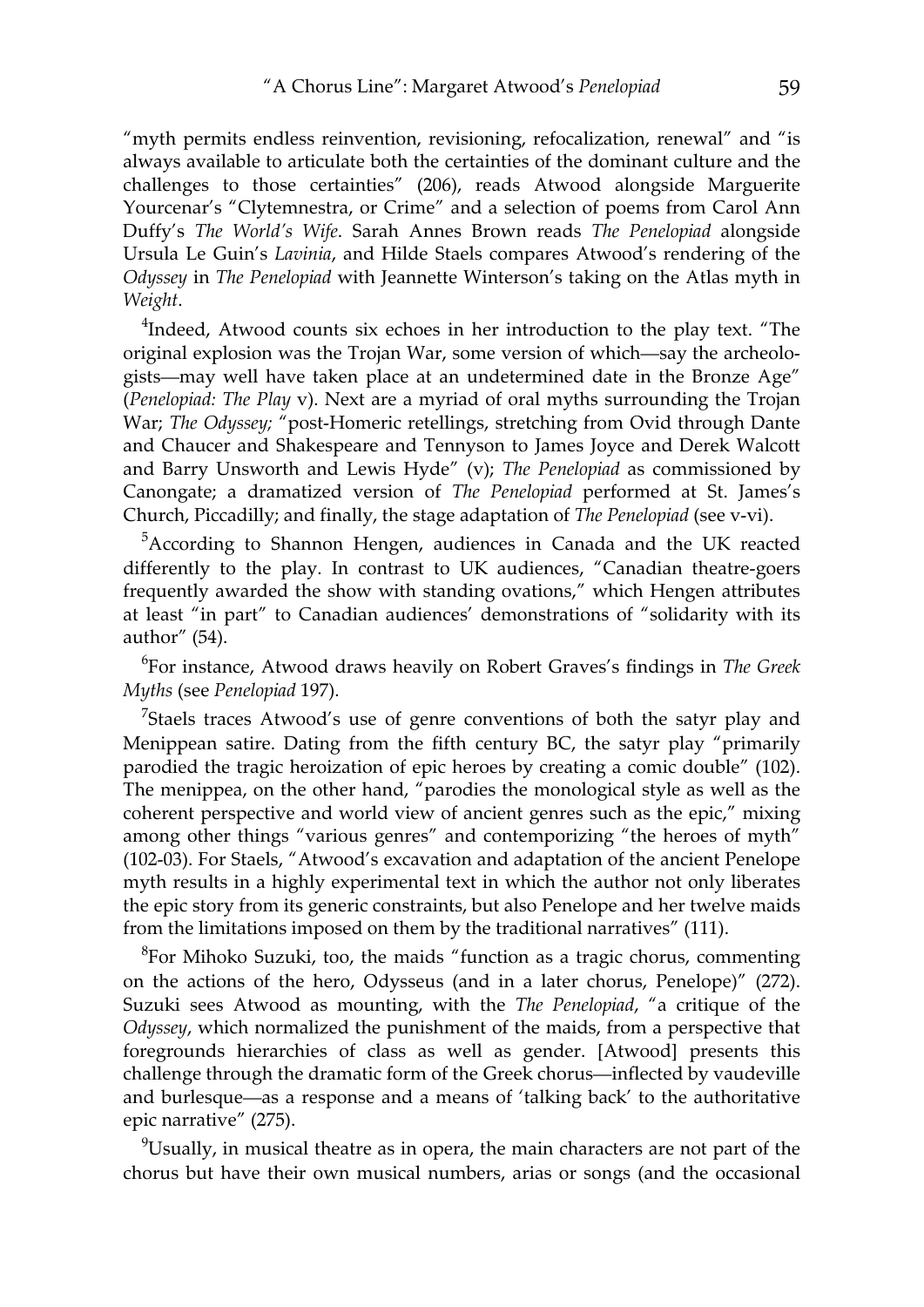duet, tercet or quartet). They are perceived by the audience to be the protagonists, and it is their stories which the (musical) plot in most cases centres on.

10Cf. Contents (Atwood, *Penelopiad* xv-xvi; my emphases).

<sup>11</sup>Staels points to the owl as a "symbol of Athene, the Great Goddess who helps Odysseus murder the suitors and who possesses the power of wisdom and transformation" (110).

<sup>12</sup>Howells notes that the maids "will not go away and [...] refuse to be silenced. They transform *The Penelopiad* into a polyphonic narrative where their dissident voices counter the authenticity of Penelope's confession. Indeed, it is the maids and not Penelope who have the last word, defaming (to use De Man's terminology) the Homeric monument to male heroism and female fidelity" ("Five Ways" 12).

 $13$ With Walt Whitman's "Song of Myself," which some critics have described as an American epic (cf. Miller xv-xviii), the poem shares its speech cadence and free verse form; with Tennyson's *Idylls of the King*, it shares the subject matter of the making of a (legendary) once and future king.

14Such as can be found, for instance, in Henry Fielding's *Tom Thumb*.

 $15$ To provide just one textual example, the following is Melantho's prologue:

As we approach the climax, grim and gory,

Let us just say: There is another story.

Or several, as befits the goddess Rumour,

Who's sometimes in a good, or else bad, humour.

Word has it that Penelope the Prissy

Was—when it came to sex—no shrinking sissy!

Some said with Amphinomus she was sleeping.

Masking her lust with gales of moans and weeping;

Others, that each and every brisk contender

By turns did have the fortune to upend her,

By which promiscuous acts the goat-god Pan

Was then conceived, or so the fable ran.

The truth, dear auditors, is seldom certain—

But let us take a peek behind the curtain! (Atwood, *Penelopiad* 147-48)

<sup>16</sup>For Howells, the maids' stories highlight "gender and class issues which go unchallenged in *The Odyssey*: the physical and sexual exploitation of servant girls [...], male violence against women [...], and also, more shamefully, women's betrayals of other women" ("Five Ways" 13). Also, "the sheer variety of [the maids'] narratives draws our attention to the different generic conventions through which stories may be told, so that the interaction between Penelope's confession and the maids' shifting narrative forms cast doubt on the absolute truthfulness of any single account, including Penelope's" (14).

 $17$ The last sentence directly quotes the nursery rhyme "Mary, Mary, quite contrary" (cf. Opie and Opie 301).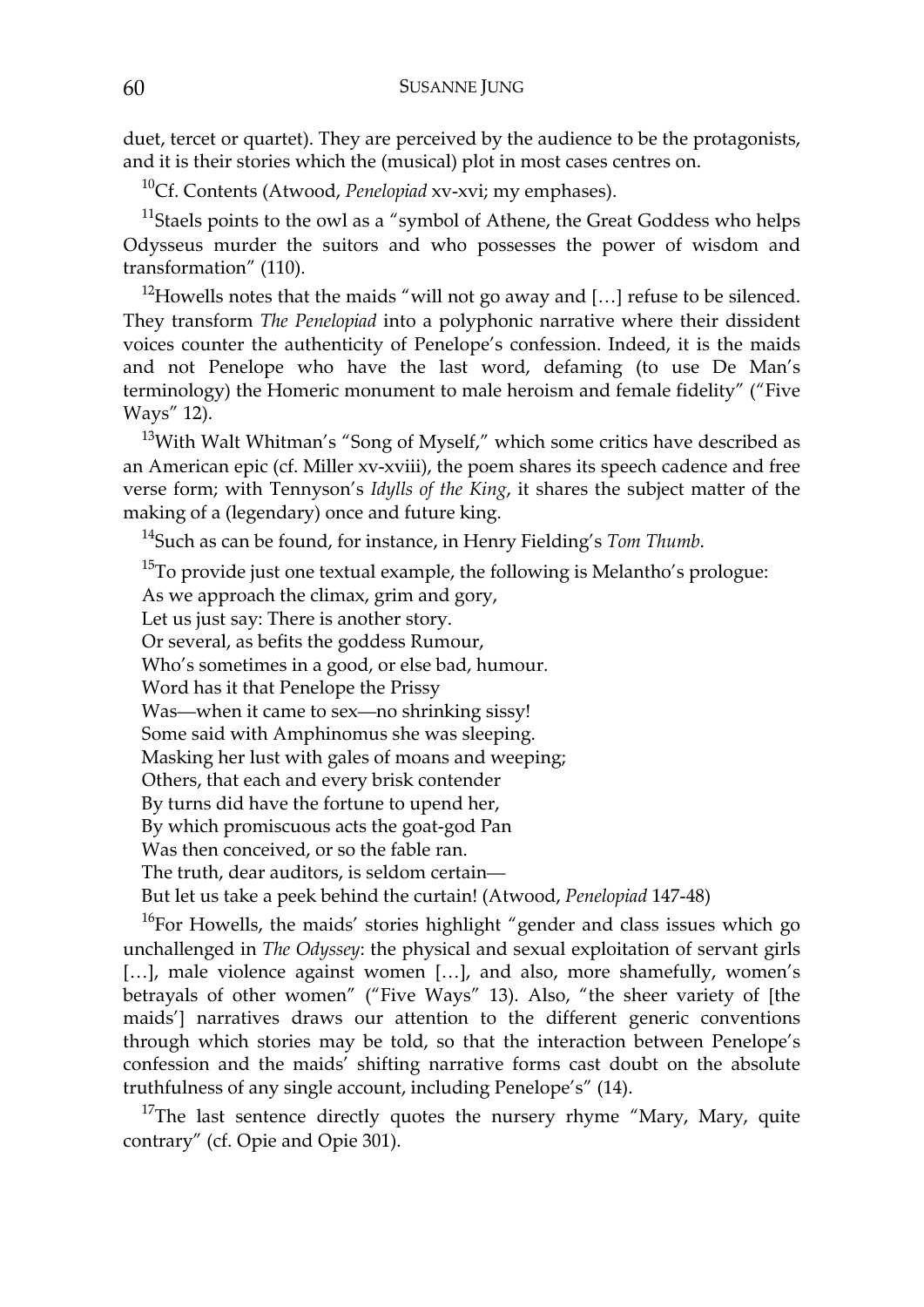<sup>18</sup>With biblical prayers such as the Lord's Prayer or the Psalms of the Old Testament, the invocation shares syntactical structures, and therefore a similarity in speech cadence, which is mostly due to the high number of supplications present. A clearer echo of the Lord's Prayer can be heard in the line "[o]n earth or in Hades. Wherever he may take refuge." This quite resembles the Lord's Prayer's "on earth as it is in heaven," with its gesture of encompassing the whole universe.

<sup>19</sup>Hilde Staels reads the maids who haunt Odysseus in the Underworld as transformational trickster archetypes: "The trickster in his role as catalyst displays wisdom in helping individuals confront their shadow. Penelope's maids, women who possess as much tricky intelligence as Odysseus […], indeed want to confront the legendary hero with his repressed evil side" (109).

 $20$ For an understanding of trauma structures and the temporality of traumatic intrusions see, e.g., Julian Wolfreys in "Trauma, Testimony, Criticism."

21By *agency* I mean the maids' ability to act in accordance with their own interests, needs and desires and also to effect change accordingly. By *voice* I mean the maids' ability to not only speak but also articulate their own experience, needs, desires and point of view—the maids speaking *for themselves*—and also be heard.

<sup>22</sup>*Epistemic privilege* denotes the experience of recognizing the workings of certain power structures (such as class, race, gender, sexuality) afforded to individuals in a minoritarian subject position. Social privilege remains usually invisible to the socially privileged. One example: If I (as a gay man) am asked by a (presumably) straight person, "Do you have a wife/girlfriend?" I realize that they read me as straight and the possibility that I might have a husband or boyfriend has not occurred to them. Their epistemic "blind spot" is visible to me but not to them—as long as I do not draw their attention to it (cf. also Elizabeth Anderson, "Feminist Epistemology and Philosophy of Science"; and José Medina, *The Epistemology of Resistance*).

#### WORKS CITED

- Anderson, Elizabeth. "Feminist Epistemology and Philosophy of Science." *The Stanford Encyclopedia of Philosophy*. Ed. Edward N. Zelta. Stanford University, 7 Sept. 2012. <http://plato.stanford.edu/archives/fall2012/entries/feminismepistemology/>. 8 Dec. 2014.
- Atwood, Margaret. "The Myths Series and Me." *Publishers Weekly* 28 Nov. 2005: 58.
- ——. *The Penelopiad*. Edinburgh: Canongate, 2005.
- ——. *The Penelopiad: The Play*. London: Faber and Faber, 2007.
- ——. "True Stories." *Selected Poems II: Poems Selected & New 1976-1986*. Boston: Houghton Mifflin, 1987. 57-58.
- Bauer, Matthias. "'Poetry in Fiction': A Range of Options." *Connotations* 23.2 (2013/2014): 173-88.